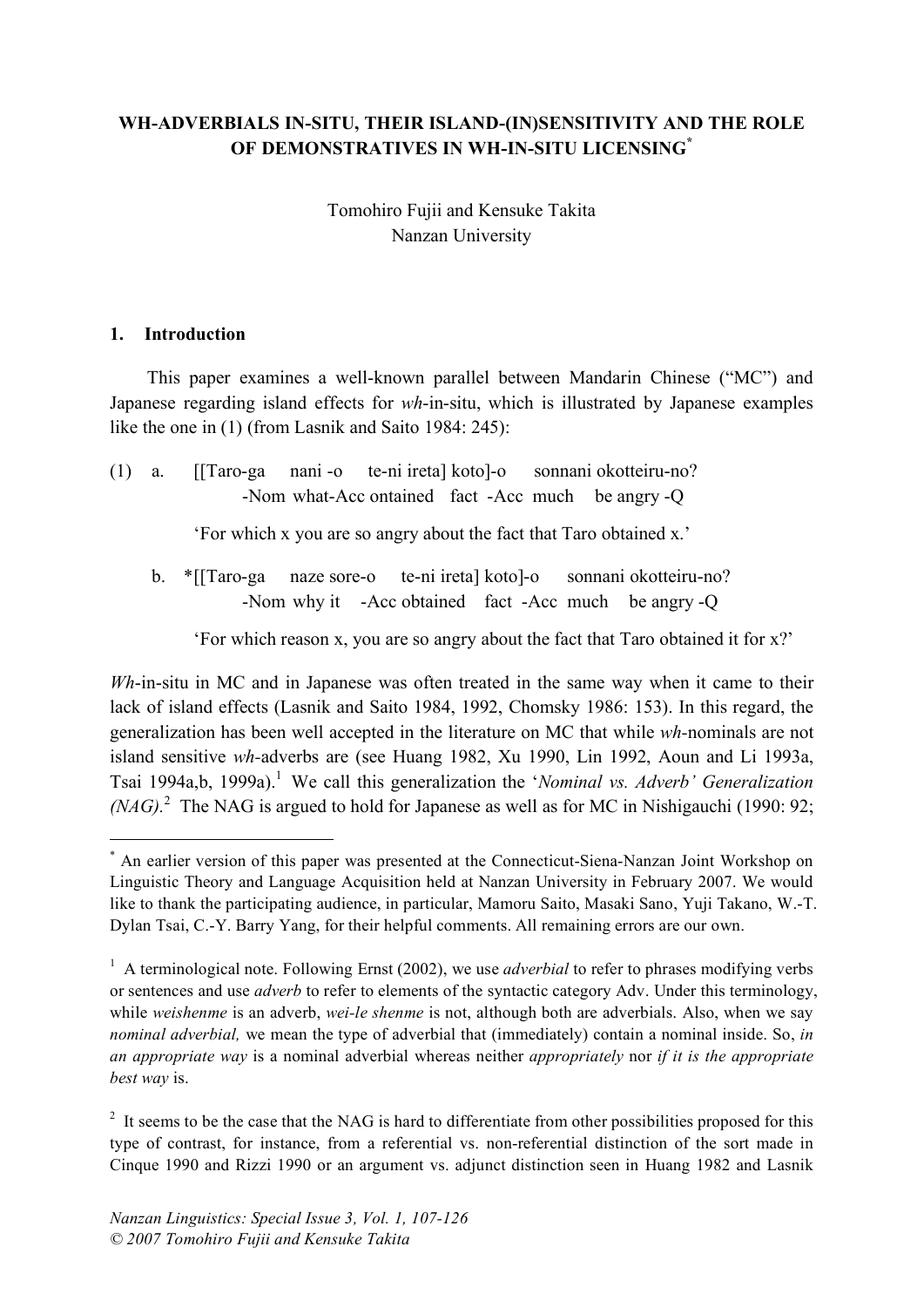cf. *ibid*: 100ff). Namely, as far as islands other than *wh-*islands are concerned, adverbs like *naze* 'why' are island sensitive whereas nominal adverbials like *{donna/dooyuu} riyuu-de* 'for what reason' are not.

Despite this crosslinguistic similarity observed in prior studies, it seems fair to say that parametric differences between the two languages have received more attention in the last 15 years. Among others, the fact that Japanese exhibits the wh-island effect while MC lacks it has been centered on when the parametric difference between the two languages is discussed (Aoun and Li 1993a,b, Watanabe 1992b, 2001; Nishigauchi 1990: 32; cf. Tsai 1994a, 1999a for an attempt to accommodate both differences and similarities). The limited goal of the present paper is to revisit empirical issues surrounding the NAG and to show that Japanese and MC look more alike than has been recently argued. Although we won't be able to offer a definitive answer to the question of how the NAG should be derived, we would like to suggest that a slightly new way of looking at their difference with respect to the *wh*-island effect is worth considering, given the parallels between the two languages in the empirical domain that we explore here.

The paper is organized as follows: Section 2 presents two new arguments for the NAG's being a right generalization for Japanese as well as for MC. Section 3 then discusses one apparent counterexample to the NAG, which has to do with *how*-questions. It will be shown that the NAG helps us understand the nature of the phenomenon and that the problem is only apparent. Section 4 briefly takes up issues concerning *wh-*islands and discusses what our findings suggest for these issues.

# **2. NANDE**

<u>.</u>

### **2.1. Adverbials' Island-(in)sensitivity and Their Meaning**

As has been familiar since Huang (1982), *wh-*nominals escape island constraints while *wh-*adverbs respects them in MC. Some *wh-*adverbials, such as *nail* 'where', and *shenmeshihou* 'when', display no effects when embedded inside islands, just as argument *wh-*phrases like *shei* 'who' and *shenme* 'what'. By contrast, adverbial expressions such as *weishenme* 'why' (and *zenme(yang)* 'how') obey a full range of island effects, as observed in Huang (1982: chapter 7) and Tsai (1994b): Islands including *wh*-islands, complex NP islands, sentential subject islands, and negative islands do not block *wh*-dependencies when *wh*-nominals embedded and does block them when *wh*-adverbs embedded inside an island. Of particular interest in this section is the dual nature of the *wh-*adverbial *weishenme,* which is

and Saito 1984 (see Murasugi and Saito 1992 for an attempt to tease apart the NAG and the latter generalization.) One major reason we maintain the NAG is methodological: Whether *wh*-in-situ is a nominal or not is relatively easy to determine independently of how it behaves with respect to extraction out of islands. As we will see, the NAG makes some predictions and they seem to be empirically correct. But it does not necessarily mean that these results are not incompatible with those other possibly competing generalizations.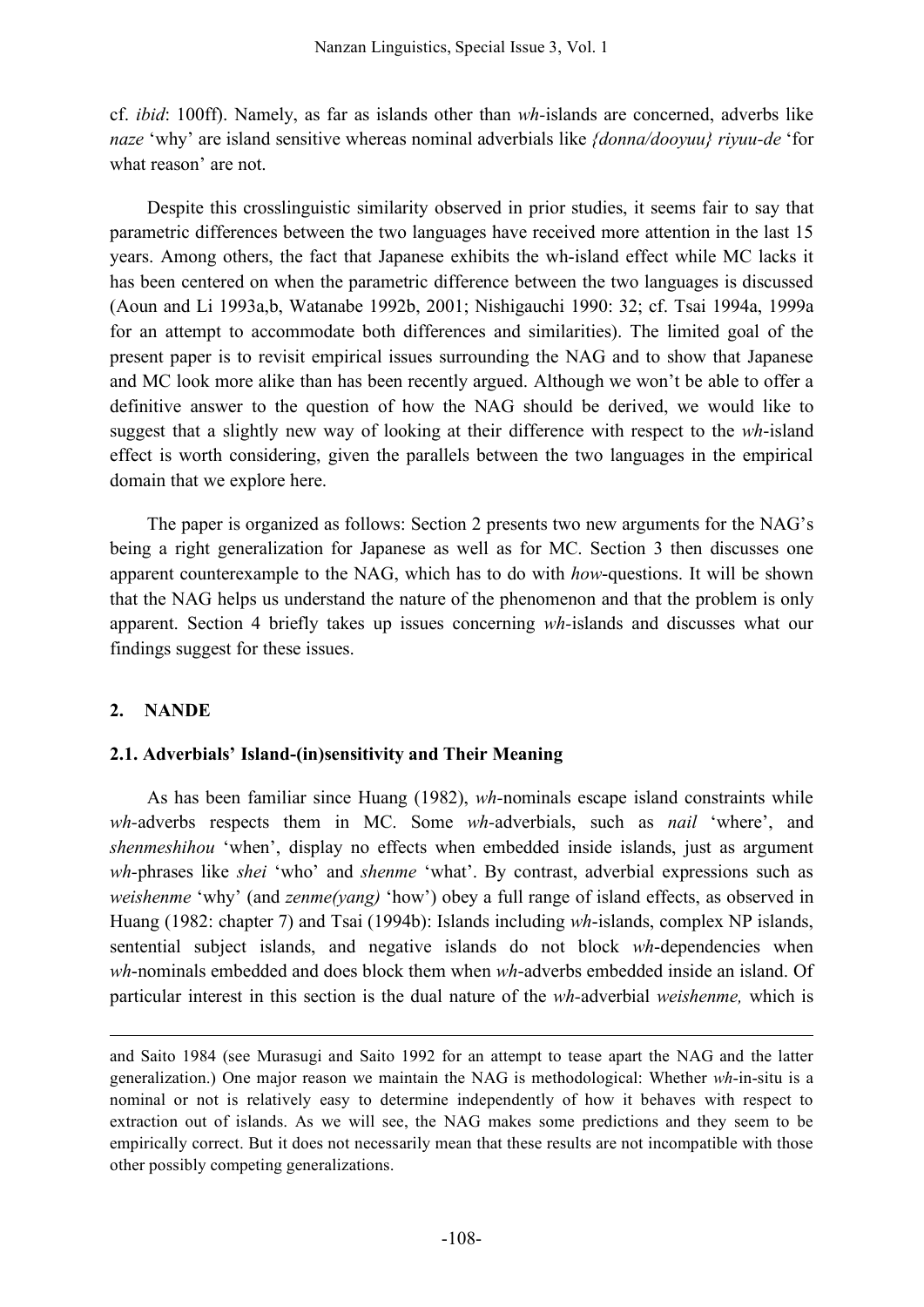first discussed in Huang 1982 and further examined in Tsai 1994a. (2) is adapted from Tsai  $(1994b, ex.11; PNM = prenominal modifier marker):$ 

(2) a. Ni bijiao xihuan [[wei(-le) shenme gongzuo] de ren]? you more like for what work PNM people 'For which purpose x you like better [the people who work for x]' b. \* Ni bijiao xihuan [[weishenme gongzuo] de ren]? you more like why work PNM people 'For which reason x you like better [the people who work for x]'

For expository purposes, we use WEISHENME when we need to abstract away from the difference between *weishenme* in 2b) and *wei(-le) shenme* in 2a). According to Tsai (1994a/1999: 90, 1994b: 128), when WEISHENME is island insensitive, *wei* receives phonological stress, or the suffix *le* may intervene between *wei* and *shenme*. These facts suggest that, along the lines of Huang (1982: 530), WEISHENME is ambiguous in the way represented in (3):



In short, when the adverbial is island insensitive, *wei* and *shenme* are syntactically independent elements. Furthermore, as Tsai observes, the island sensitive adverbial differs from the island insensitive one in meaning. While the former serves as a casual adverbial, the latter serves as a purpose adverbial. As far as we can tell, the generalization is that when WEISHENME is assigned the structure given in (3b), it cannot have a casual 'why' reading, and otherwise it may have a purpose 'why' reading.<sup>3</sup>

(4)

|                   | Category | Island-sensitivity |  |
|-------------------|----------|--------------------|--|
| Causal WEISHENME  | Adv      | Sensitive          |  |
| Purpose WEISHENME | Adv      |                    |  |
|                   | pр       | Insensitive        |  |

We may thus say that purpose WEISHENME may not obey island constraints. In the reminder of this section, we will show that the Japanese *wh-*adverbial *nande* exhibits a similar

 $3\,$  It is not clear to us why the relationship between an adverbial's categorical status and its meaning should be the way it is. In other words, we do not know why WEISHENME does not have a causal reading when it is a PP.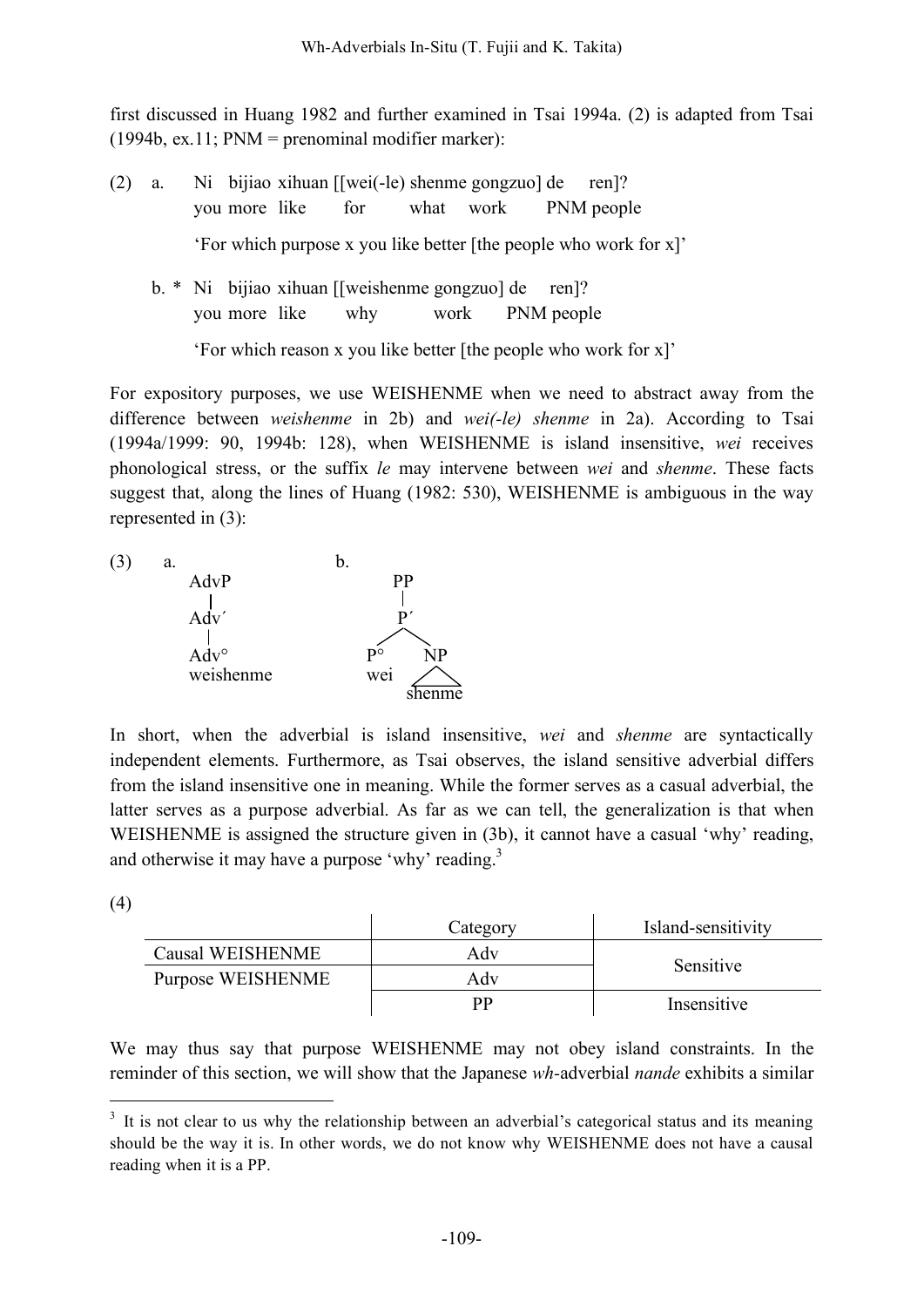kind of correlation among its structure, meaning and island-sensitivity.

NANDE apparently consists of *nan(i)* 'what' and -*de* 'with'. (Just as in our discussion of Chinese WEISHENME, we use NANDE when it is necessary for expository reasons.) As will be demonstrated below, the adverb comes in two guises. Our claim about NANDE is that it can be assigned either structure (5a) or (5b) and that when it is analyzed as in (5a), it is island sensitive whereas when it is analyzed as in (5b) it is island insensitive:



The logic of the argument for NANDE being an illustrative case of the NAG is as follows: First, we establish that the interpretation of NANDE, which is otherwise three ways ambiguous, is restricted when it appears inside an island. In particular, it has to function as a 'method' adverbial in such an environment. We then propose ways of diagnosing the categorial status of NANDE. If the NAG is correct, only the method reading should be available in the environments in which the PP analysis of NANDE is mandatory. We show that the prediction is correct.

Let us begin by the fact that NANDE allow for at least three different interpretations, as shown in  $(6)$ :<sup>4</sup>

- (6) Mari-wa nande kaetta-no? -Top NANDE left -Q lit. 'With what did Mari leave?'
	- a. Causal interpretation *Because she was sick.*
	- b. Purpose interpretation *In order to do her homework*.
	- c. Method interpretation *By bus*.

The 'method' interpretation here somewhat loosely covers the type of use found in (6c) as well as its instrumental adverbial use, which is illustrated in  $(7a)$ :

<sup>&</sup>lt;sup>4</sup> We give possible answers to questions in English when they seem to be useful. They are given in italics.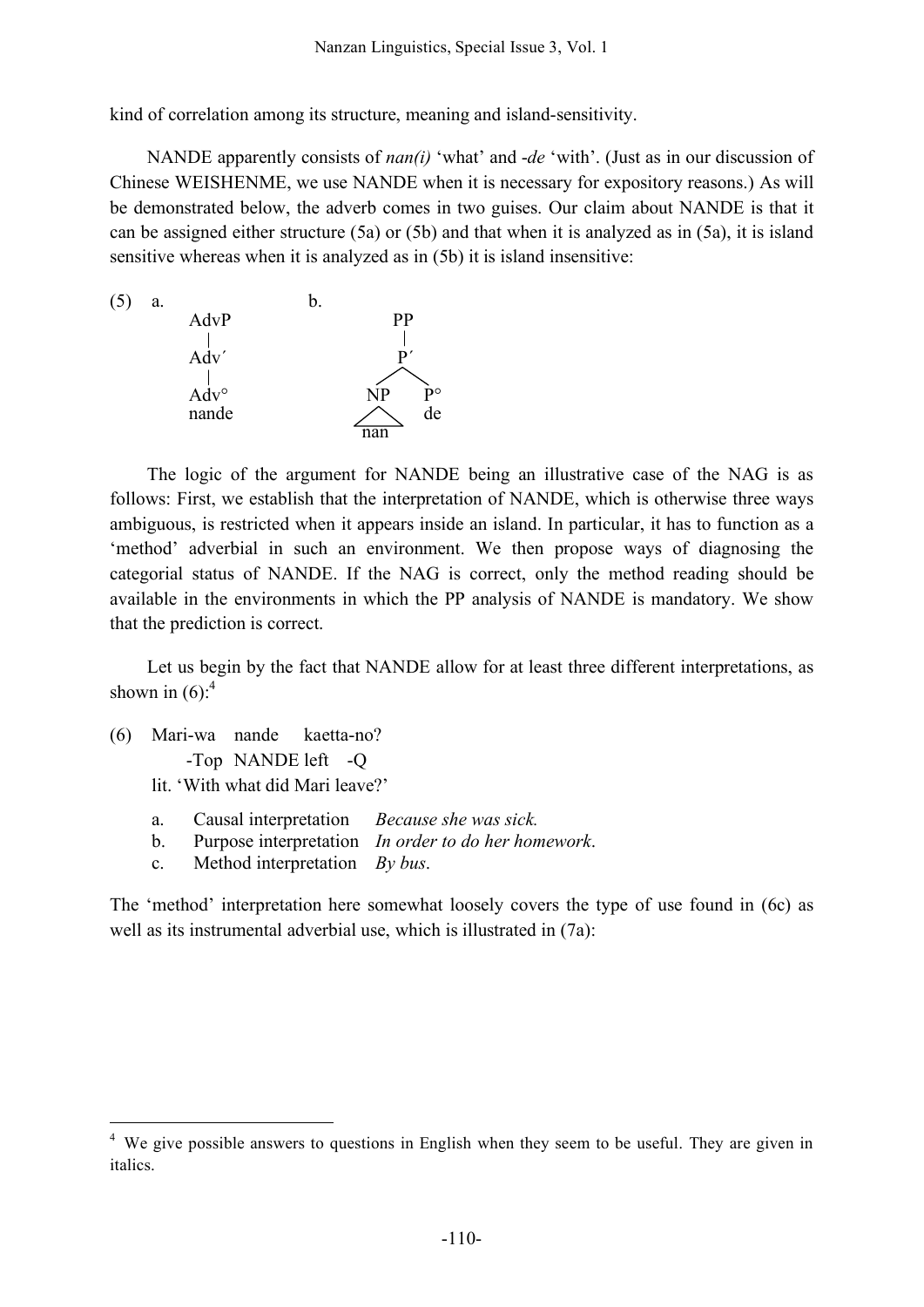(7) Mari-wa nande konpyuutaa-o kowasita-no? -Top NANDE conmuputer-Acc broke -Q a. 'What did Mari break a computer with?' (Instrumental) *With a hammer.* b. 'Why did Mari break a computer?' (Causal/purpose) *Because she lost her temper*.

Even if it turns out eventually that cases like (6c) and those like (7a) must be distinguished, it won't affect the argument that we will make in this paper.

Given these interpretive possibilities that NANDE has, it is interesting to note that when the *wh-*adverbial appears in an island configuration, its causal/purpose interpretations disappear.(8), (10) and (12) illustrate cases involving relative-clause, adjunct and negative islands, respectively:

(8) *NANDE in Relative Clause Island*

Ken-wa [[Mari-ga **nande** kaita] ronbun]-o hihansita-no? -Top -Nom NANDE wrote paper -Acc criticized-Q

'Q Ken criticized [the paper that Mari wrote with-what].'  $\neq (9a)$ ; = (9b)

- (9) For what reason/by what means *in Relative Clause Island*
	- a. Ken-wa [[Mari-ga donna riyuu -de kaita] ronbun]-o hihansita-no? what reason-with

'For which reason/purpose x Ken criticized [the paper that Mari wrote for x]' *He criticized the paper [that she wrote because she didn't have anything else to do]; He criticized the paper [that she wrote in order to get tenure].*

b. Ken-wa [[Mari-ga donna syudan-de kaita] ronbun]-o hihansita-no? what means -with

'What is the means x did Ken criticize [the paper that Mari wrote by x?' *He criticized the paper [that she wrote with a typewriter].*

#### (10) *NANDE in Adjunct Island*

Mari-wa [Ken-ga nande eigo -o benkyoosita-kara] -Top -Nom NANDE English-Acc studied -because okotta -no? got.angry-Q

'Q Ken got angry [because Mari studied English with-what].'  $\neq$ (11a); =(11b)

- (11) For what reason/by what means *within Adjunct Island*
	- a. Mari-wa [Ken-ga donna riyuu -de eigo-o benkyoosita-kara] okotta-no? what reason-with

'For which reason/purpose x Mary got angry [because Ken studied English for x]' *Because he wanted to go to America*; *In order to go to America*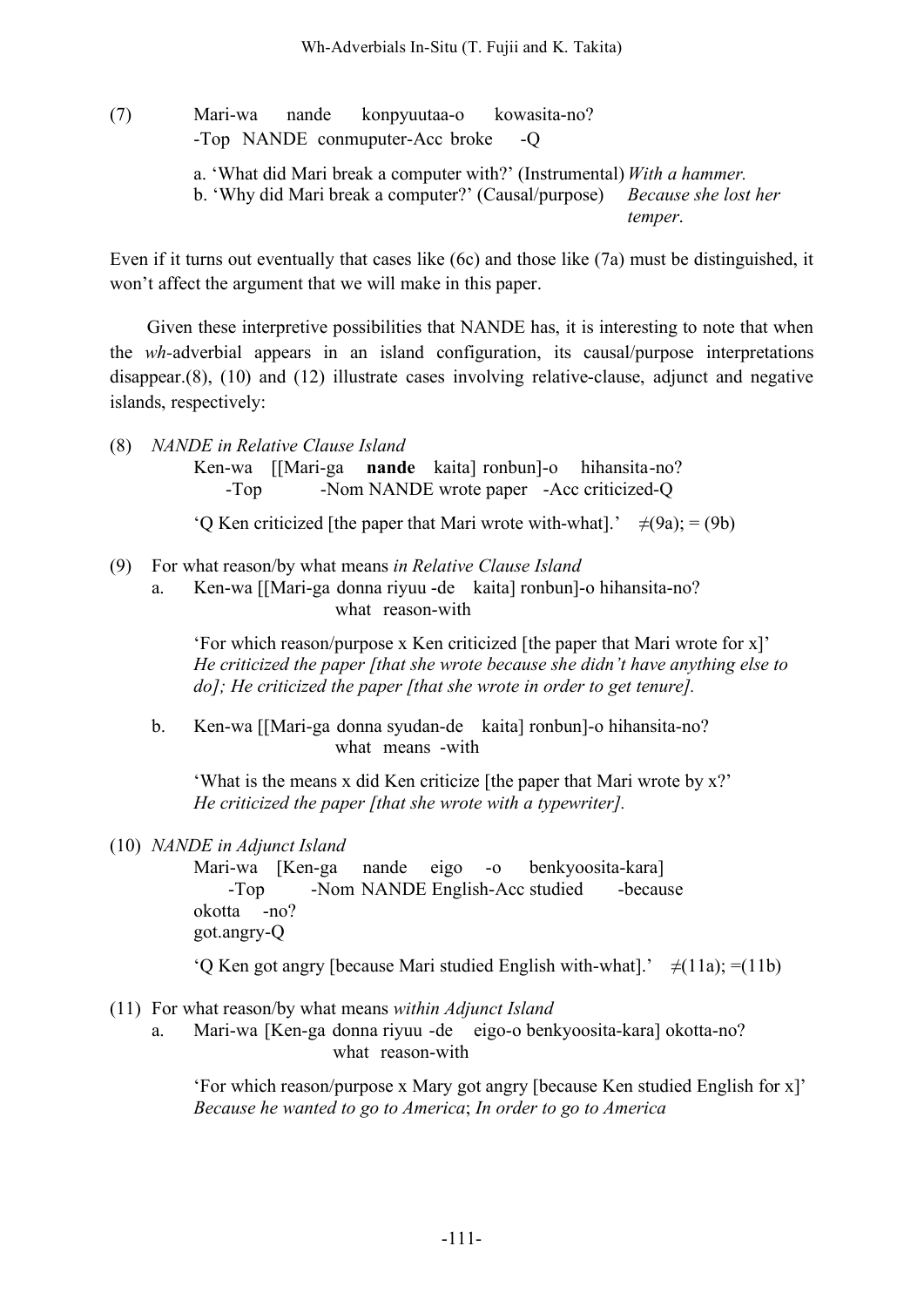b. Mari-wa [Ken-ga donna syudan-de eigo-o benkyoosita-kara] okotta-no? what means -with

'What is the means x did Mary get angry because Ken studied English by x?' *Using a textbook.*

(12) *NANDE within Negative Island*

Ken-wa [Mari-ga nande kaetta-to] iitaku nakatta -no? -Top -Nom NANDE left -C want.to.say not.Past -Q

'Q Ken didn't want to say that Mari had left with what.'  $\neq$ (13a), =(13b)

(13) For what reason/ by what means *in Negative Island*

a. Ken-wa Mari-ga donna riyuu -de kaetta-to iitaku nakatta-no? what reason-with

> 'For which reason/purpose x Ken didn't want to say [that Mari had left for x]?' *He didn't want to say [that she did so because she was sick]; He didn't want to say [that she did so in order to do her homework]*.

b. Ken-wa Mari-ga donna syudan-de kaetta-to iitaku nakatta-no? what means -with

'For which means x Ken didn't want to say [that Mari had left by x].' *He didn't want to say that she did so by bus*.

(8) involves a relative clause. The sentence can mean what (9b), which contains *donna syudan-de* 'by what means', means but not what (9a), which contains *donna riyuu-de* 'for what reason', means. The same pattern is found with adjunct islands as shown in (10-11). The PP example in (11a) is a possible paraphrase to the *nande* sentence in (10), whereas the PP example (11b) is not. Likewise, NANDE in (12) lacks the causal 'why' and purpose 'why' interpretations, which is shown by the fact that (13a) cannot serve as a paraphrase to (12). These observations can be summarized as follows:<sup>5</sup>

(14)

|                      | Island-sensitivity |
|----------------------|--------------------|
| Causal/purpose NANDE | Sensitive          |
| Method NANDE         | Insensitive        |

 $\overline{1}$ 

 <sup>5</sup> We will not attempt to explain this generalization. Recall, however, that in MC, when *weishenme* is interpreted as a purpose adverb, it may be island-insensitive. This, taken together with 0), means that whether a *wh*-adverbial is susceptible to island constraints is not predictable exclusively from its meaning. See also footnote 3.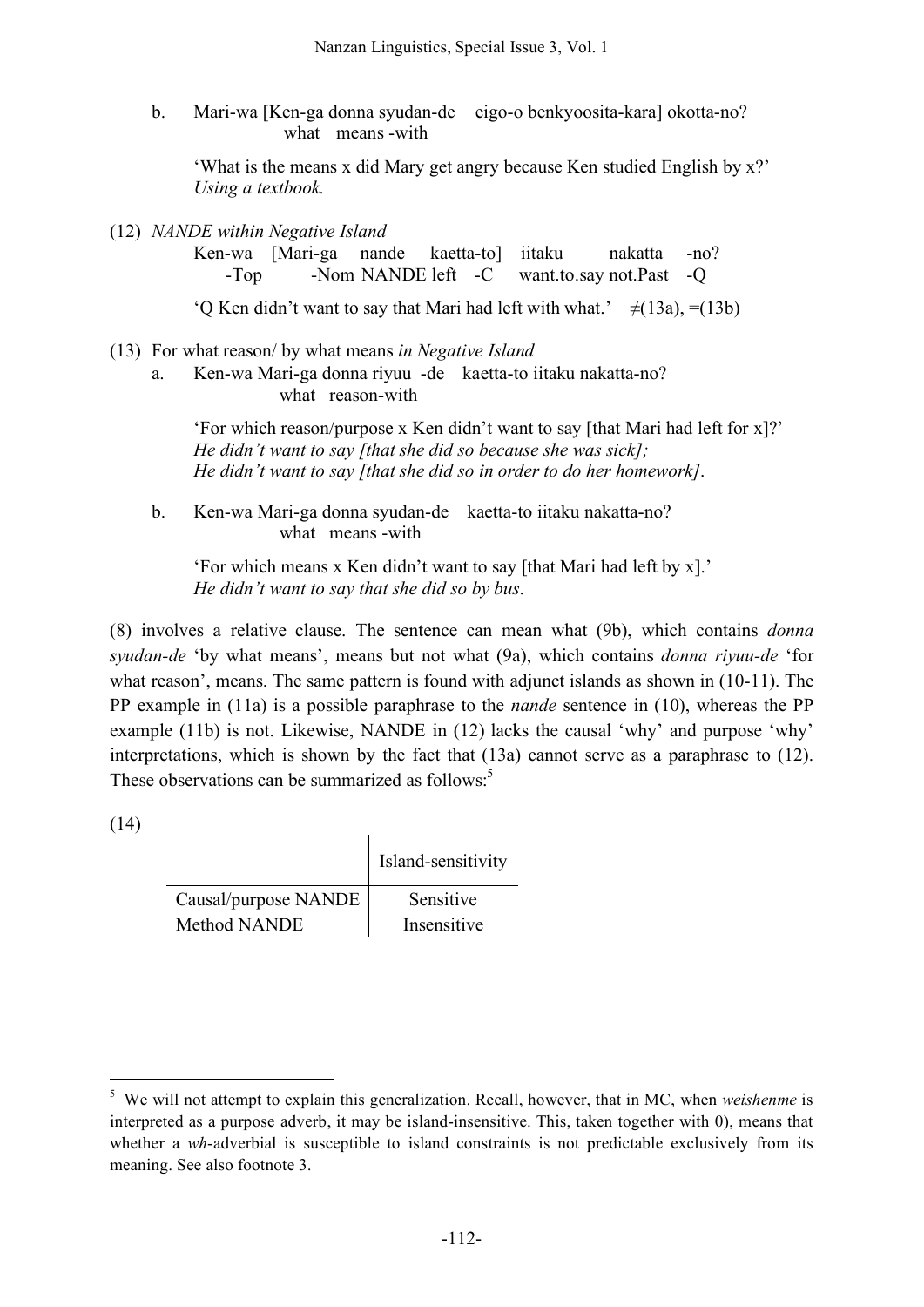### **2.2. The Decomposability of NANDE**

Recall that WEISHENME may or may not be analyzed as the preposition *wei* being combined with the noun *shenme* (section 2). Virtually the same characteristic is observed with NANDE. The *wh-*adverbial in question allows for the uncontracted form *nani-de*, which consists of the noun *nani '*what' and *-de* 'with'. In fact, the vowel /i/ of *nani* drops in many environments without changing its syntax. *Nani-ni* 'what-Dat' can become *nan-ni, nani-ka* 'something' can become *nan-ka,* and so on*.* Let us assume naturally that the uncontracted form *nani* is only allowed if it projects to an NP, though, importantly, it does not mean that the contracted form *nan* is not an NP. That is, the uncontracted form *nani-de* is unambiguously assigned the PP-structure given in (5b), whereas the contracted form *nan-de* could be ambiguous. If this is the case, the following two predictions are expected to hold: First, the uncontracted *nani-de* should survive inside islands since it is a PP. Second, it should lack varieties of 'reason' interpretations, given the generalization in (14).

The first prediction, i.e. that *nani-de* is island insensitive, turns out to be correct. The uncontracted form is allowed to occur inside a relative clause island, an adjunct island, and a negative island:

- (15) a. Ken-wa [[ Mari-ga nani-de kaita] e] -o hihansita-no? -Top -Nom what-with wrote picture-Acc criticized-Q 'For which means x Ken criticized [the paper that Hanako hit by x]?'
	- b. Mari-wa [Ken-ga nani -de eigo -o benkyoosita-kara] -Top -Nom what-with English-Acc studied -because okotta -no? got.angry-Q

'For which means x Mari got angry because Ken studied English by x?'

c. Ken-wa [Mari-ga nani -de kaetta-to] iitakunakatta -no? -Top -Nom what-with left -C didn't.want.to.say-Q

'For which means x Ken didn't want to say that Mari had left by x?'

The second prediction also holds true. As shown in (16), when the uncontracted form is used, the causal and purpose interpretations go away, and only the *method* interpretation remains available:

(16) Ken-wa nani -de kaetta-no? -Top what-by left -Q lit. 'With what did Ken leave ?'

'By what means did Ken leave?' \*'For what reason did Ken leave?'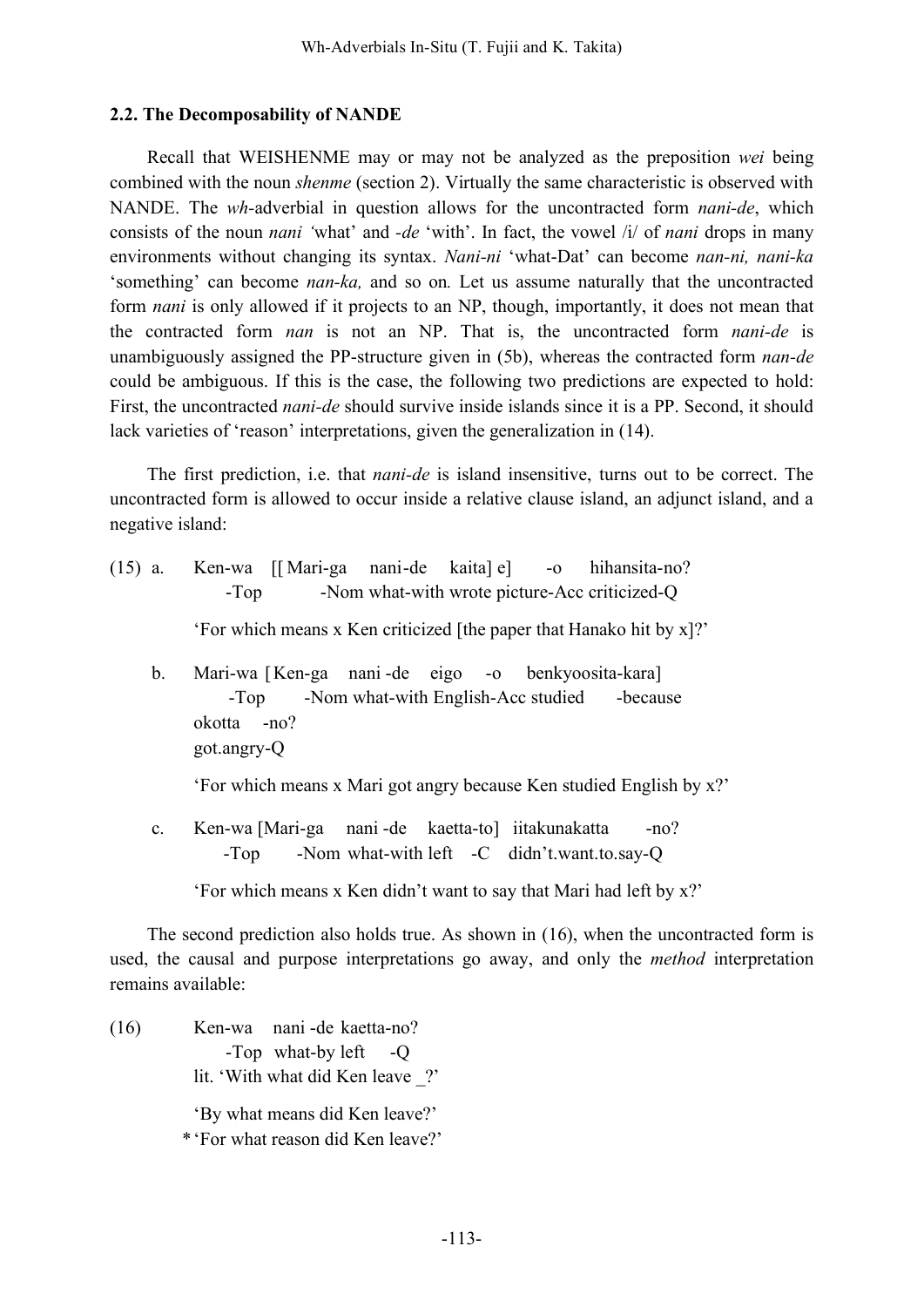The unavailability of causal/purpose interpretations with uncontracted *nani-de* can be further confirmed by using the incompatibility of stative predicates with method adverbials. As is seen in (17), stative predicates exclude method adverbials:

(17)  $\{\ast\text{dooyuu syudan-de}/\checkmark\text{dooyuu riyuu -de}\}$  Ken-ga kasikoi -no? what means -with what reason-with -Nom intelligent.Prs-Q '{\*By what means/ For what reason} is Ken the best?

If we are right that the uncontracted *nani-de*, unlike *nande*, only allows for a method interpretation, the *wh-*phrase should not be able to appear with such predicates. This is indeed the case:

- (18) a. nande Ken-ga kasikoi -no? NANDE -Nom intelligent.Prs-Q 'Why is Ken intelligent?'
	- b. \* nani -de Ken-ga kasikoi -no? NANI-DE -Nom intelligent.Prs-Q

lit. 'With what is Ken intelligent?'

Under the assumption that the occurrence of /i/ before -*de* signals the presence of an NP node being in the adverbial phrase, the data strongly argue for the correlation between the island-insensitivity of a *wh-*adverbial and the existence of an NP inside it. Hence the data cited in (15-18) constitute an argument in favor of the NAG.

# **2.3. Prenominal Modification**

The second evidence for the NAG concerns modification of *wh-*elements by prenominal modifiers such as relative clauses; see Kuno 1973, Ishii 1991, Murasugi 1991, and Kaplan and Whitman 1995 for Japanese prenominal modifier clauses. As in (19), *wh-no*minals can be modified by modifiers, whether restrictive or non-restrictive.

- (19) a. Mari-wa [[RC Ken-ga *e*<sup>i</sup> kat -ta] nanii]-o sutetesimatta -no? -Top -Nom buy-Past what -Acc ended.up.discarding-Q 'What, which Ken bought, has Mari discarded?'
	- b. Mari-wa bureina dare<sub>i</sub>-o tataita -no? -Top impolite who-Acc hit.Past-Q

'Which person, who is impolite, did Mari hit?'

Note that the *wh-*adverb *naze* 'why' does not allow such modification.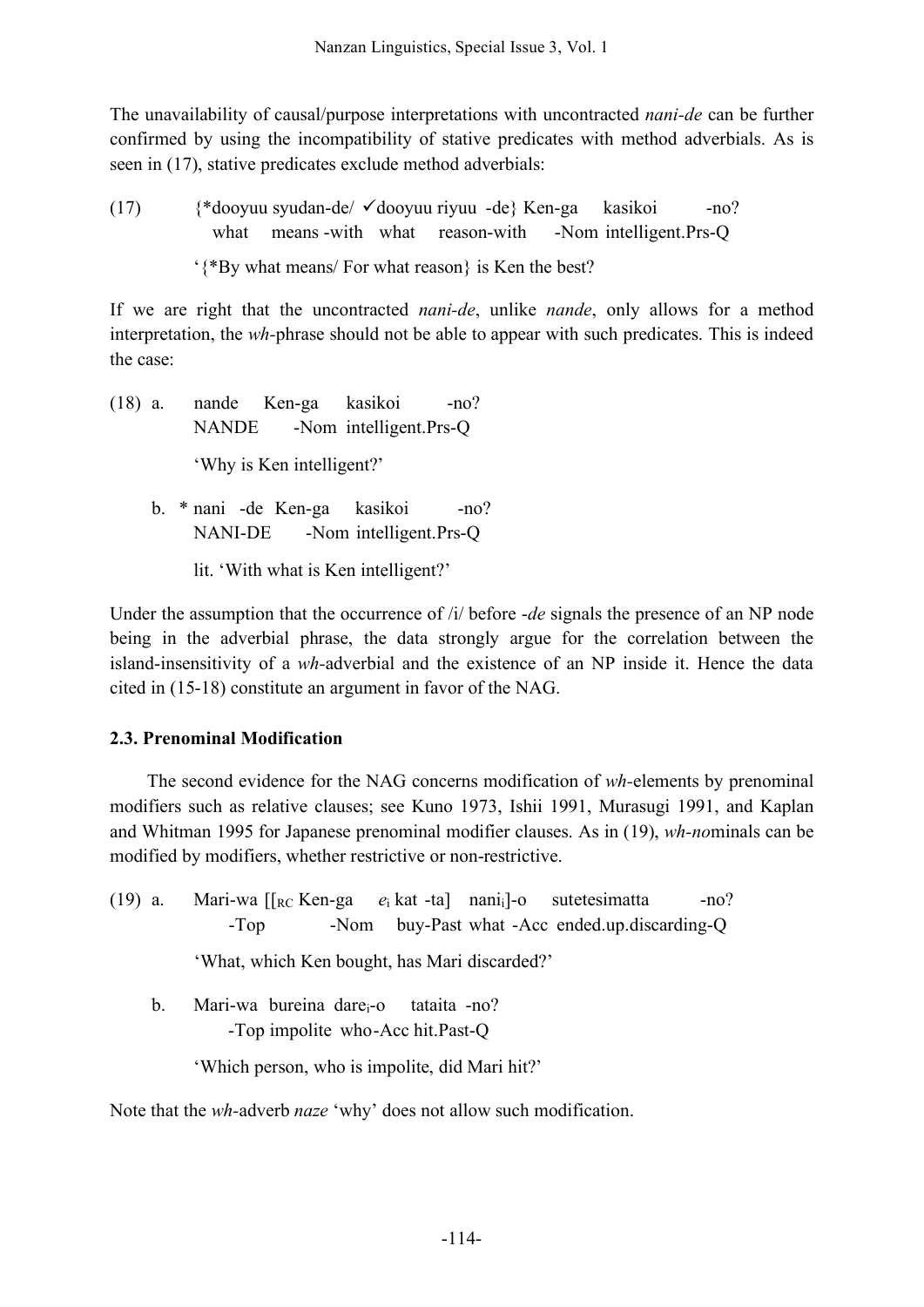- (20) a. Ken-wa (\*odorokubeki) naze gakkoo-o yameta -no? -Top astonishing why school -Acc quit.Past-Q
	- b. Ken-wa (odorokubeki) donna riyuu -de gakkoo-o yameta -no? -Top astonishing what reason-with school -Acc quit.Past-Q

'For what reason, which was astonishing one, did Ken quit school?'

(19a), which contains 'why', is totally unacceptable. The acceptability of the analog with 'for what reason' in (19b) then suggests that  $(wh)$  adverbs do not allow prenominal modification.

Given that prenominal modifiers help to pick out nominal adverbials, the expectation is that (i) the uncontracted form *nani-de* supports modifiers and that (ii) in the presence of a prenominal modifier, the contracted form *nande* unambiguously serves as a method adverbial.

As is expected, the uncontracted *nani-de* allows for modification by relative clauses.

(21) Ken-wa [[RC Mari-ga *pro*<sup>i</sup> mottekita] nanii]-de kuruma-o naosita-no -Top -Nom brought what -with car -Acc fixed -Q 'What, which Mari brought, did Ken fix the car by?'

It also seems to be the case that when the contracted form *NANDE* occurs with a modifier, the causal/purpose interpretations are barred while the method interpretation remains available.

Consider the pair in (22):

(22) a. zikken -tyuuni Ken-wa [daremo -ga odorokuyoona] donna experiment-during -Top everyone-Nom would.get.surprised what riyuu/ mokuteki-de nyuuzi-no ki -o hiita -no? reason/purpose -with infant -Gen attention-Acc drew-Q

> 'For what reason/purpose, which would surprise everyone, did Ken draw infants' attention during the experiment?'

b. zikken -tyuuni Ken-wa [daremo -ga odorokuyoona] donna experiment-during -Top everyone-Nom would.get.surprised what syudan-de nyuuzi-no ki -o hiita -no? means -with infant -Gen attention-Acc drew-Q

'By what means, which would surprise everyone, did Ken draw infants' attention during the experiment?'

(22a) can be answered by, for example, "In order to have them make grammaticality judgments". Possible answers for the question (22b) include "By wearing off his T-shirt", "By starting to wash his teeth", and so on. Once *nande* is substituted for *donna* N-*de* 'what-N with' in these sentences, the sentence becomes unable to ask the reason for which he drew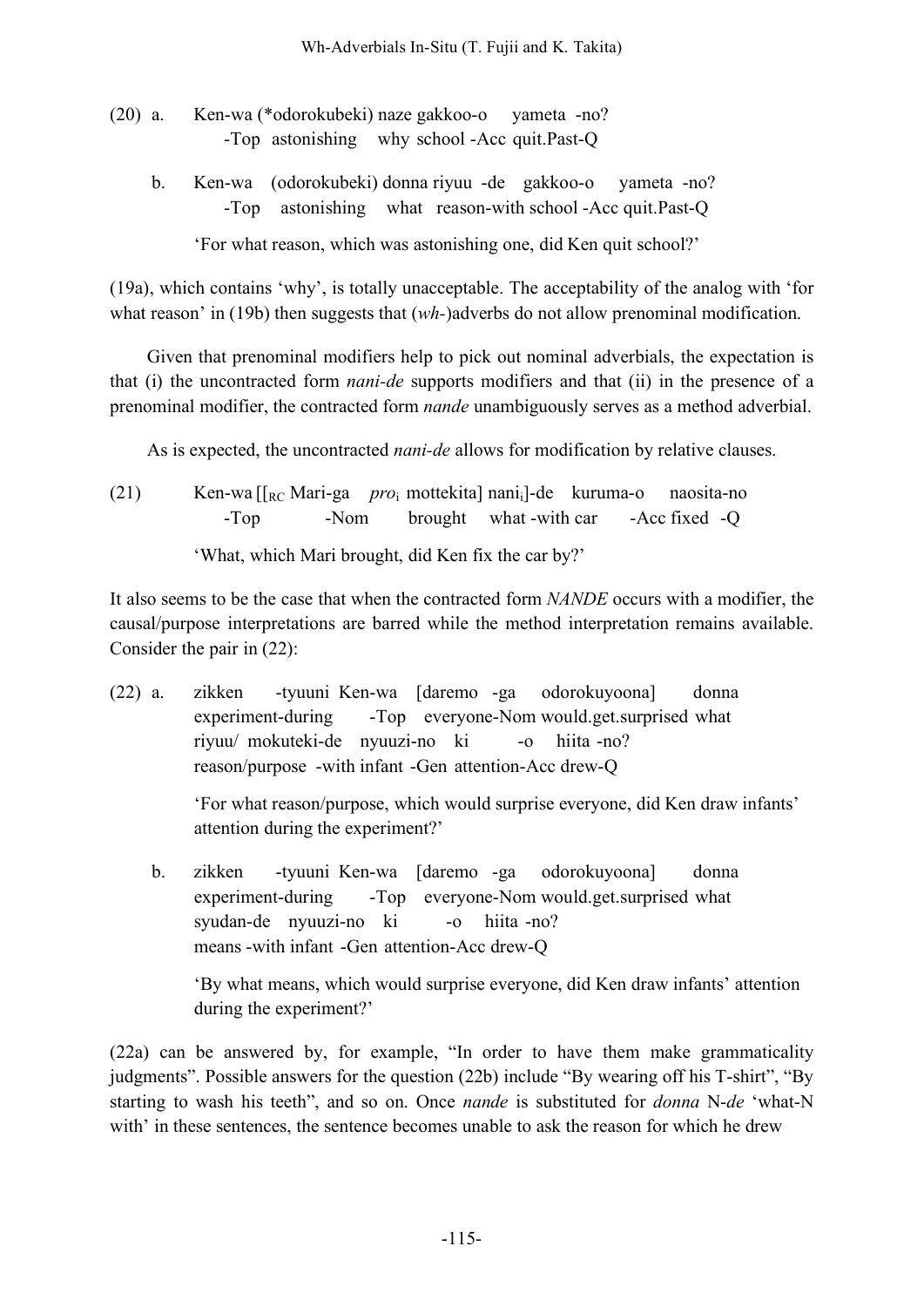infants' attention. (23), which contains *nande,* can be paraphrased with (22b) but clearly not with (22b):

(23) zikkenn -tyuuni Ken-wa [daremo -ga odorokuyoona] nande experiment-during -Top everyone-Nom would.get.surprised NANDE nyuuzi-no ki -o hiita -no? infant -Gen attention-Acc drew-Q

lit. 'With what, which would surprise everyone, did Ken draw infants' attention?

Thus, only method *nande* supports prenominal modifiers. On the assumption that only NPs support such modifiers, the lack of the reason/purpose interpretation in  $(23)$  indicates that method *nande*, unlike causal/purpose *nande*, contains an NP. This, taken together with generalization (14), shows that *nande* escapes islands if and only if it has a PP structure.

(24)

|                      |                    | Diagnostics for Nominality |              |
|----------------------|--------------------|----------------------------|--------------|
|                      | Island-sensitivity | Uncontracted               | Prenominal   |
|                      |                    | form                       | modification |
| Causal/purpose NANDE | Sensitive          | Not possible               | Not possible |
| <b>Method NANDE</b>  | Insensitive        | Possible                   | Possible     |

## **3. Two Puzzles Posed by 'How'-Questions**

The Japanese *wh-*adverbial *doo* is similar to English *how* in that it may function as a manner adverbial when it occurs by itself. The adverbial in question may co-occur with other elements. We focus on the form of *doo-yatte* and the form of *doo-site*, both of which apparently consist of the *wh-*adverbial *doo* and the *te-*gerundive form of a verb meaning 'do'.

(25) a. Ken-wa doo -yatte hon -o yonda -no? -Top how-doing book-Acc read.Past-Q

'How did Ken read a book?' *Face up*

b. Ken-wa doo -site hon -o yonda -no? -Top how-doing book-Acc read.Past-Q

'Why did Ken read a book?' *Because he didn't have anything else to do.*

There does not seem to be any overlap between (possible) answers for the *doo-yatte* question in (25a) and those for the *doo-site* question in (25b). In other words, the generalization appears to be that *doo-site* cannot receive a manner interpretation while *doo-yatte* cannot receive a causal/purpose interpretation.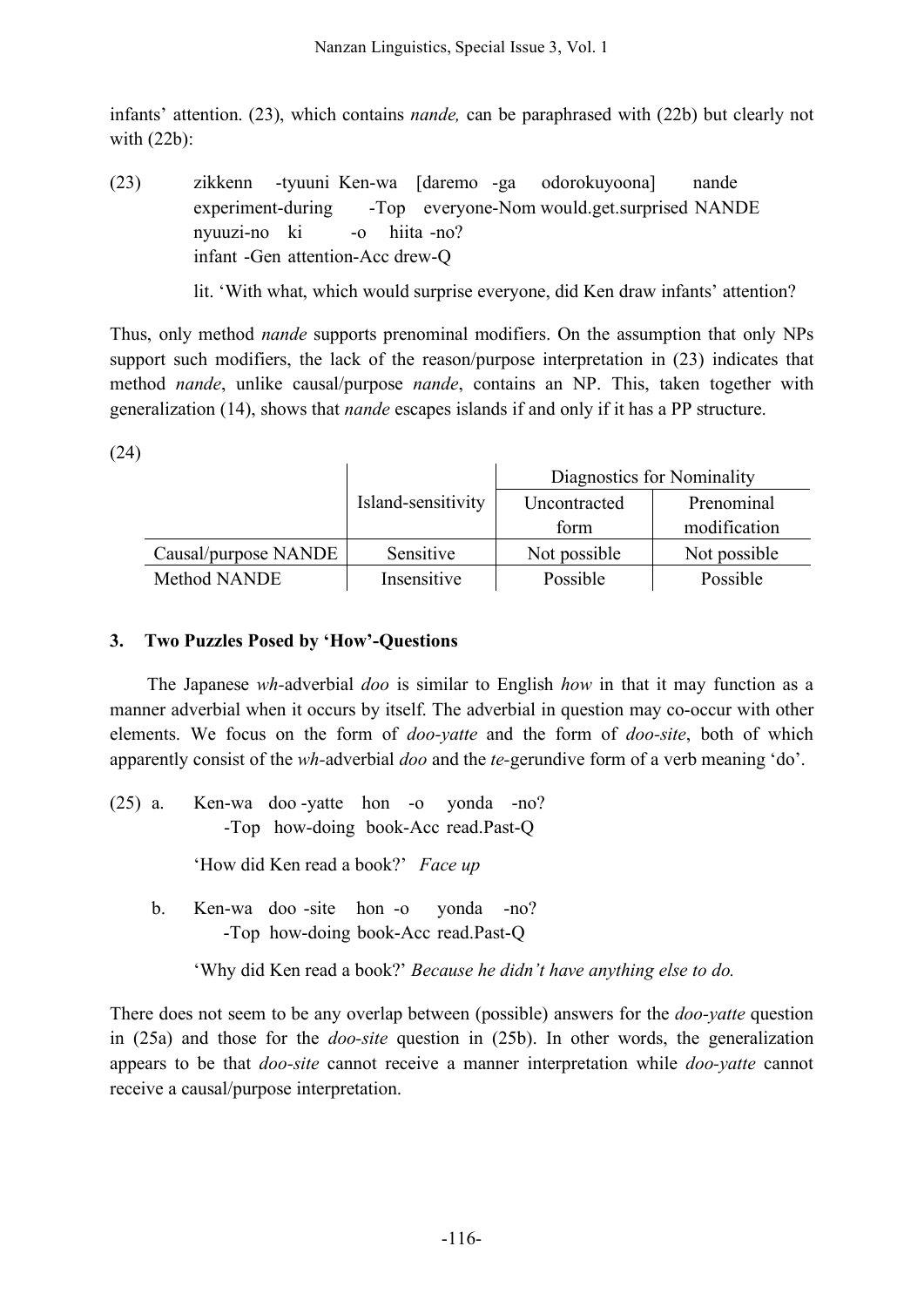The *doo*-constructions pose two puzzles for the NAG. The first puzzle concerns the island-insensitivity of the manner adverbial *doo-yatte.* Examining the behavior of *doo(-yatte)*, Nishigauchi (1990: 99ff.) and Ura (1993) observe that while this adverbial does not seem to contain an NP inside, it survives inside islands. <sup>6</sup> Note that, as they correctly observe, *doo(-yatte)* does not precede any postposition:

(26) \*doo -yatte -de (cf. donna hoohoo/yarikata-de) how-doing-with what manner/method -with

Nishigauchi's and Ura's observation that *doo(-yatte)* is not noun-like is strengthened by the 'prenominal modification' diagnostic. Observe the total unacceptability of (27):

- (27) \*Ken-wa [daremo -ga odoroku -yoona] doo -yatte hon -o -Top everyone-Nom get.surprised-Mod how-doing book-Acc yonda -no? read.Past-Q
	- cf. Ken-wa [daremo-ga odoroku-yoona] donna yarikata-de hon-o yonda-no? what manner -with

'In what manner, which would surprise everyone, did Ken read a book?'

The unacceptability of (26) and (27) thus may lead us to expect that the adverbial obeys island constraints. However, as mentioned above, *doo-yatte* contrasts with *naze* 'why' in this regard:

| $(28)$ a. | Ken-wa [Mari-ga { doo -yatte/ *naze} kaita ronbun]-o eranda-no?<br>-Nom how-doing why wrote paper -Acc chose -Q<br>$-Top$                                 |
|-----------|-----------------------------------------------------------------------------------------------------------------------------------------------------------|
|           | 'For which manner x Ken chose (to read) the paper that Mari wrote in x'<br>'For which reason x Ken chose (to read) the paper that Mari wrote for x?'      |
| $b_{-}$   | Mari-wa [Ken-ga {doo-yatte/*naze} eigo -o benkyoosita-kara]<br>-Nom how-doing why English-Acc studied<br>$-Top$<br>-because<br>okotta -no?<br>got.angry-Q |
|           | 'For which manner x Mari got angry because Ken studied English in x'<br>'For which reason x Mari got angry because Ken studied English for x'             |
|           | Hence, the <i>doo-yatte</i> construction is a place where the correlation<br>between<br>island-(in) sensitivity and prenominal modification breaks down.  |

Another puzzle concerning *doo* has to do with the reason/purpose adverbial *doo-site* (see example (29b)). This adverbial, unlike *doo-yatte*, obeys islands, while no immediate syntactic

 <sup>6</sup> We cannot afford to discuss the island-sensitivity of *how*-questions in MC. The reader is referred to Huang 1982, Lin 1992, and Tsai 1994b, 1999b.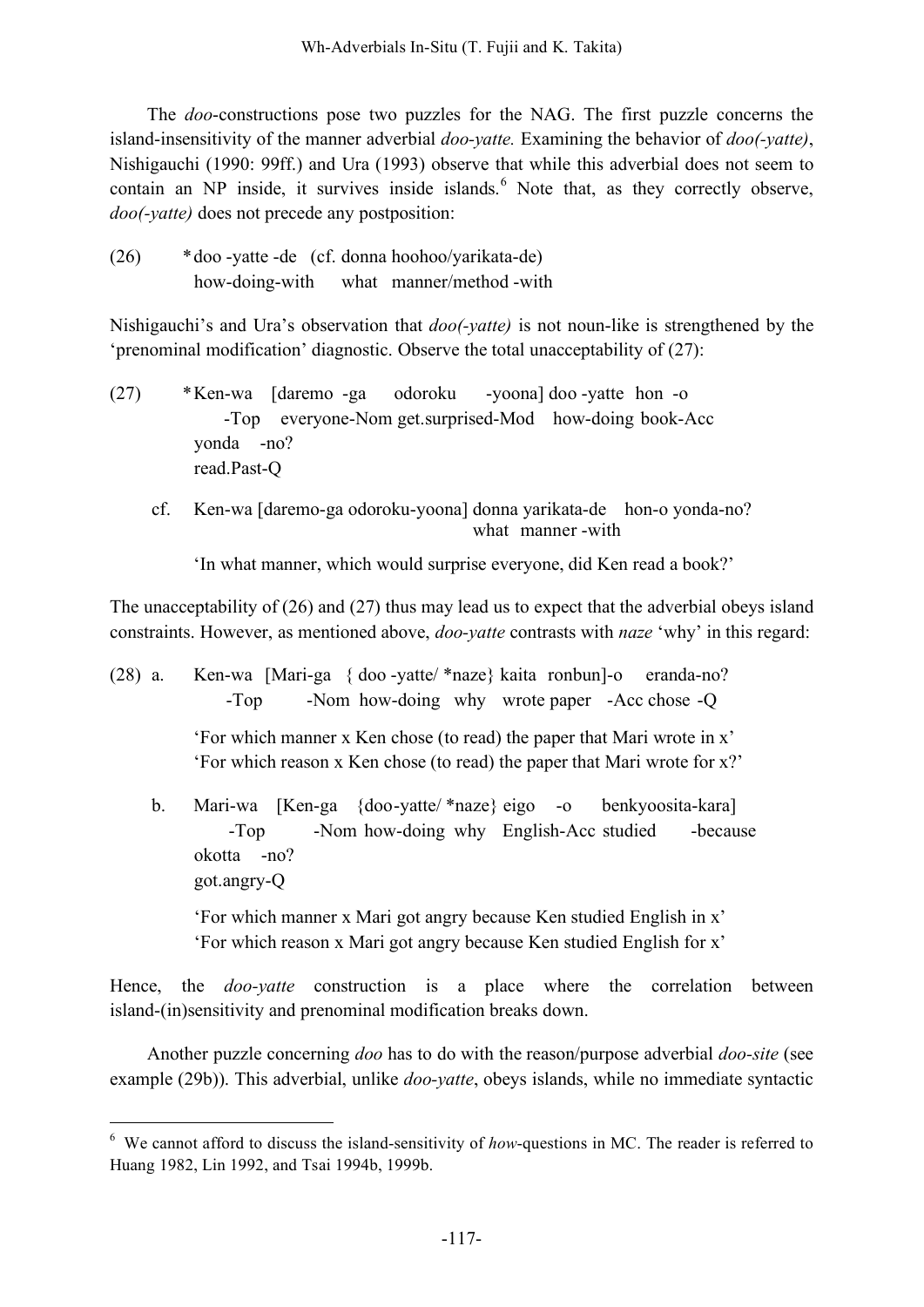difference between these two is detectable. *Doo-site* fails to be embedded inside islands:

(29) a. \*Ken-wa [Mari-ga doo -site kaetta-to] iitaku nakatta -no? -Top -Nom how-doing left -C want.to.say not.Past-Q

'For which reason/purpose x Ken didn't want to say that Mari had left for x?'

b. \*Ken-wa [[Mari-ga doo -site kaita] ronbun]-o hihansita-no? -Top -Nom how-doing wrote paper -Acc criticized-Q lit. 'What did Ken criticized the paper [that Mari had wrote with x]?'

'For which reason/purpose x Ken criticized the paper that Mari wrote for x'

c. \*Mari-wa [Ken-ga doo-site eigo -o benkyoosita-kara] -Top -Nom how-doing English-Acc studied -because okotta -no? got.angry-Q

'For which reason/purpose x Mari is angry because Ken studied English with x'

Note also that *doo-site* does not allow prenominal modifiers to precede it:

(30) \*Ken-wa [daremo -ga odoroku -yoona] doo-site -Top everyone-Nom get.surprised.Prs-Modal how-doing hon -o yonda -no? book-Acc read.Past-Q

'For what reason/purpose, which would surprise everyone, did Ken read a book?'

After all, *doo-site* behaves in the same way as the run-of-the-mill *wh-*adverb *naze* 'why'. The question is, why is it that *doo-site* is susceptible to island despite its being similar to island insensitive *doo-yatte?* 

We propose a solution to the first puzzle and argue that the solution enables us to solve the second puzzle as well. If the NAG is correct, we are forced to propose that island insensitive *doo-yatte* 'how' contains a phonologically empty noun phrase, as schematically shown in  $(31)$ :

 $(31)$  [DP doo [NP  $e$ ]]

This analysis is not that exotic, given that *doo* 'alternates' with demonstrative elements such as *koo, soo,* and *aa.* As is familiar in the literature, the Japanese demonstrative system has three kinds of anaphoric and/or deictic demonstratives; namely the *ko*-series, *so*-series, and *a*-series (see Kuno 1973, Kuroda 1979, Noguchi 1997, Hoji, Kinsui, Takubo and Ueyama 1999, among others). What one might call 'indeterminate demonstratives' also constitute part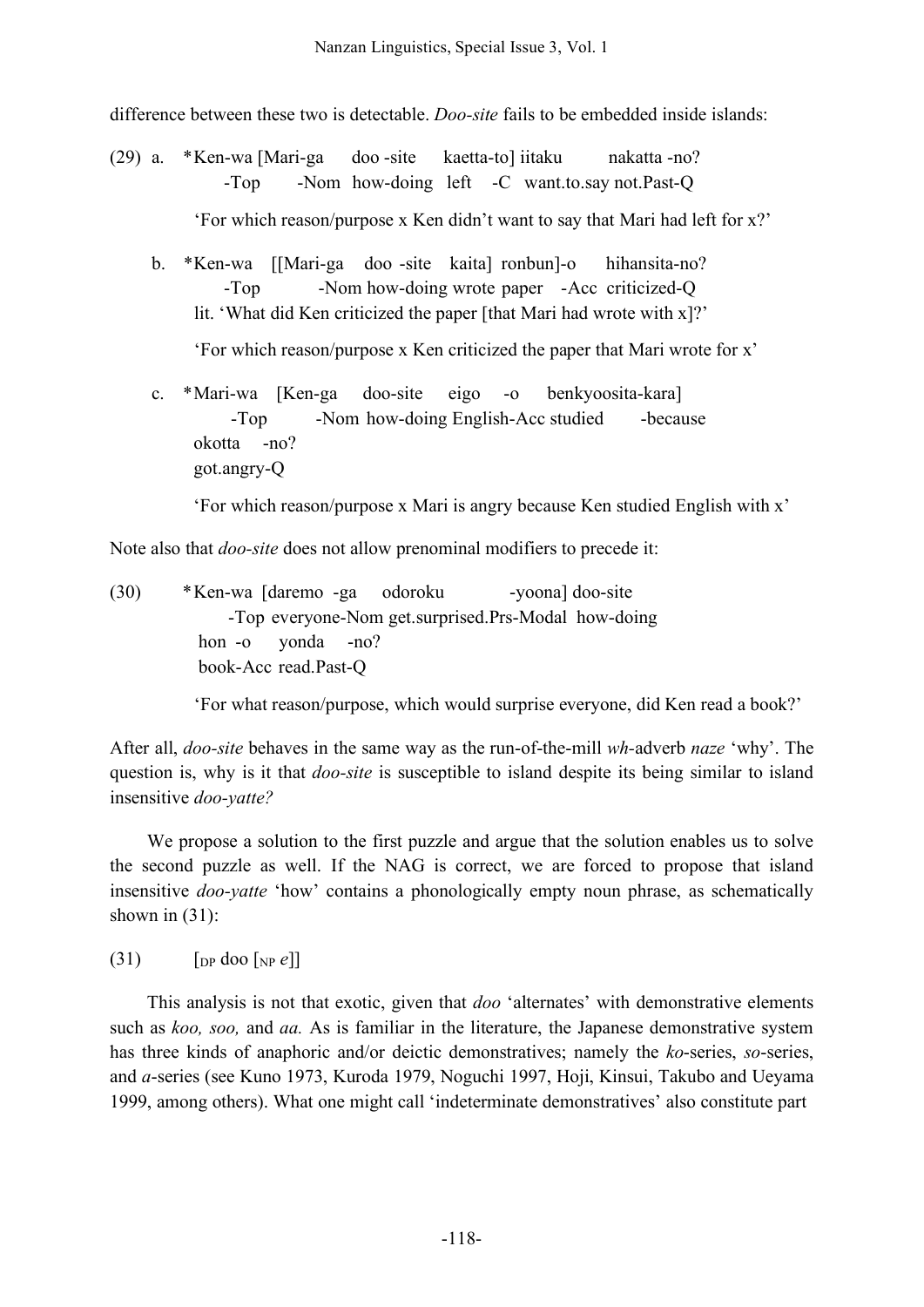of the paradigm. The paradigm given in (32) illustrates the case of the demonstrative noun denoting an inanimate entity:<sup>7</sup>

- (32) a. ko-re 'this one'
	- b. so-re 'that one'
	- c. a-re 'that one there'
	- d. do-re 'which one'

It seems possible to analyze these expressions along the lines shown in (33).

(33)  $\left[\int_{\text{DP}} \{\text{ko}/\text{so}/\text{a}/\text{do}\}\right] \left[\int_{\text{NP}} \text{re}\right]$ 'this one, that one, that one there, which one'

Presumably, *-re* is morphosyntactically weak and obligatorily cliticizes onto the demonstrative (see Hoji, Kinsui, Takubo and Ueyama 1999 for potentially relevant discussion).

Now let us observe that the manner adverbial *doo-yatte* occurs in the 'full' *ko-so-a-do* paradigm:

- (34) a. koo-yatte 'this way'
	- b. soo-yatte 'that way'
	- c. aa-yatte 'that way there'
	- d. doo-yatte 'what/which way'

*Koo-yatte, aa-yatte* and *aa-yatte* are surely manner adverbials, which can be evidenced by a question-answer pair like the following:

(35) A: Ken-wa doo -yatte hon -o yonda -no -Top how-doing book-Acc read.Past-Q

'How did Ken read a book?'

B: {koo-yatte/ aa -yatte/ soo-yatte} yonda-nda -yo this-doing/ that-doing/ that-doing read -Mood-SFP

'He read it {this way, that way}.'

If these demonstratives are associated with the category D (Noguchi 1997), it is perfectly natural to take *koo, soo, aa* and *doo* to be determiner-like elements that occur with empty nominal complements, along the lines of Postal (1966), where English pronouns are analyzed as definite determiners taking phonologically null nouns. Given an analysis of *ko-re, so-re, a-re* and *do-re* of the sort proposed in (33), the parallel of (33) and (34), i.e. that *doo-X* fits

 $7$  We are not concerned with referential and anaphoric properties of these demonstratives here. The reader is referred to the references cited in the text.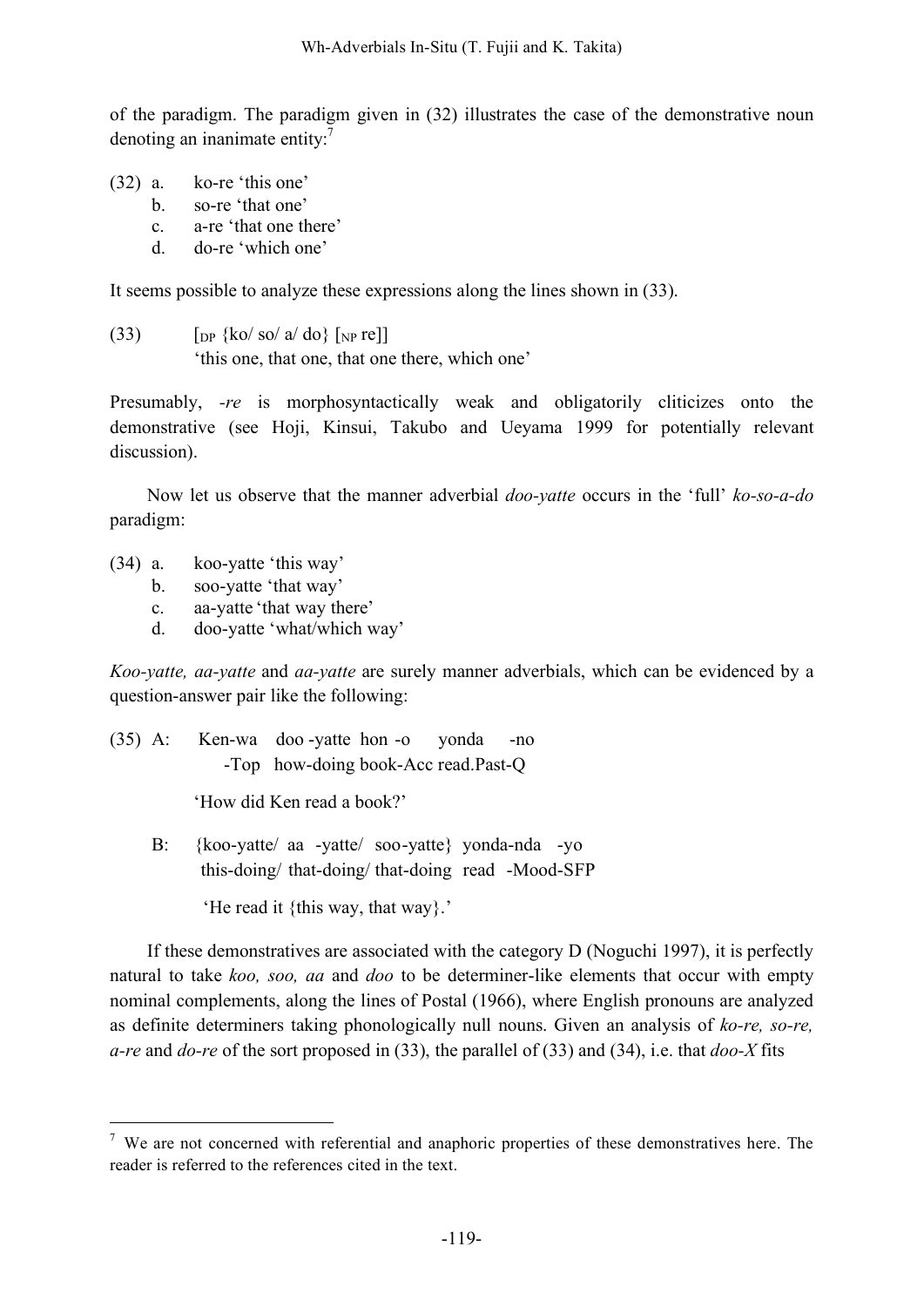into one of the four slots of the paradigm, suggests that the adverbials found in (35), like the nouns shown in (33), have a D-NP structure, as in (36):

(36)  $\left[\begin{array}{cc} \n\sqrt{26} & \sqrt{26} \\
\sqrt{26} & \sqrt{26} \\
\sqrt{26} & \sqrt{26} \\
\sqrt{26} & \sqrt{26} \\
\sqrt{26} & \sqrt{26} \\
\sqrt{26} & \sqrt{26} \\
\sqrt{26} & \sqrt{26} \\
\sqrt{26} & \sqrt{26} \\
\sqrt{26} & \sqrt{26} \\
\sqrt{26} & \sqrt{26} \\
\sqrt{26} & \sqrt{26} \\
\sqrt{26} & \sqrt{26} \\
\sqrt{26} & \sqrt{26} \\
\sqrt{26} & \sqrt{26} \\
\sqrt{26} & \$ 'in {this way, that way, that way there, which way}'

Given this, it follows from the NAG that the *wh-*phrase *doo-yatte* 'how' can be embedded inside islands. Thus Nishigauchi and Ura's observation of the island-insensitivity of the manner adverbial *doo(-yatte)* is accounted for.

This analysis immediately explains the apparent non-nominal-like behavior of *doo-yatte* 'how'. The failure of postposition attachment (26) and the failure of prenominal modification with *doo-yatte* (27) cease to be problematic under the present analysis. Postpositions or particles in general cannot attach to null noun phrases. The postposition *-de* cannot be "stranded":

(37) un, \*(sono {hoohoo/yarikata})-de yar-oo yes that way -with do -Exhortative 'Right, let's do it that way.'

Also, prenominal modifiers do not apply to empty nominals in general:

(38) Ken-wa [daremo -ga odoroku -yoona] \*(yarikata-de) Ken-Top everyone-Nom get.surprised.Prs-Modal manner-with hon -o yonda book-Acc read.Past

Intended meaning: 'Ken read a book in a manner that would surprise everyone.'

So the present analysis of *doo-yatte* resolves the first puzzle, i.e. why the *wh*-adverbial does not pass out diagnostics for nominality though it does not respect island constraints.

Turn to the second puzzle: why *doo-site* 'why' behaves like *naze* 'why' despite its containing *doo*? The NAG leads us to posit for *doo-site* either a structure like (39a) or a structure like (39b). It does not contain an NP.

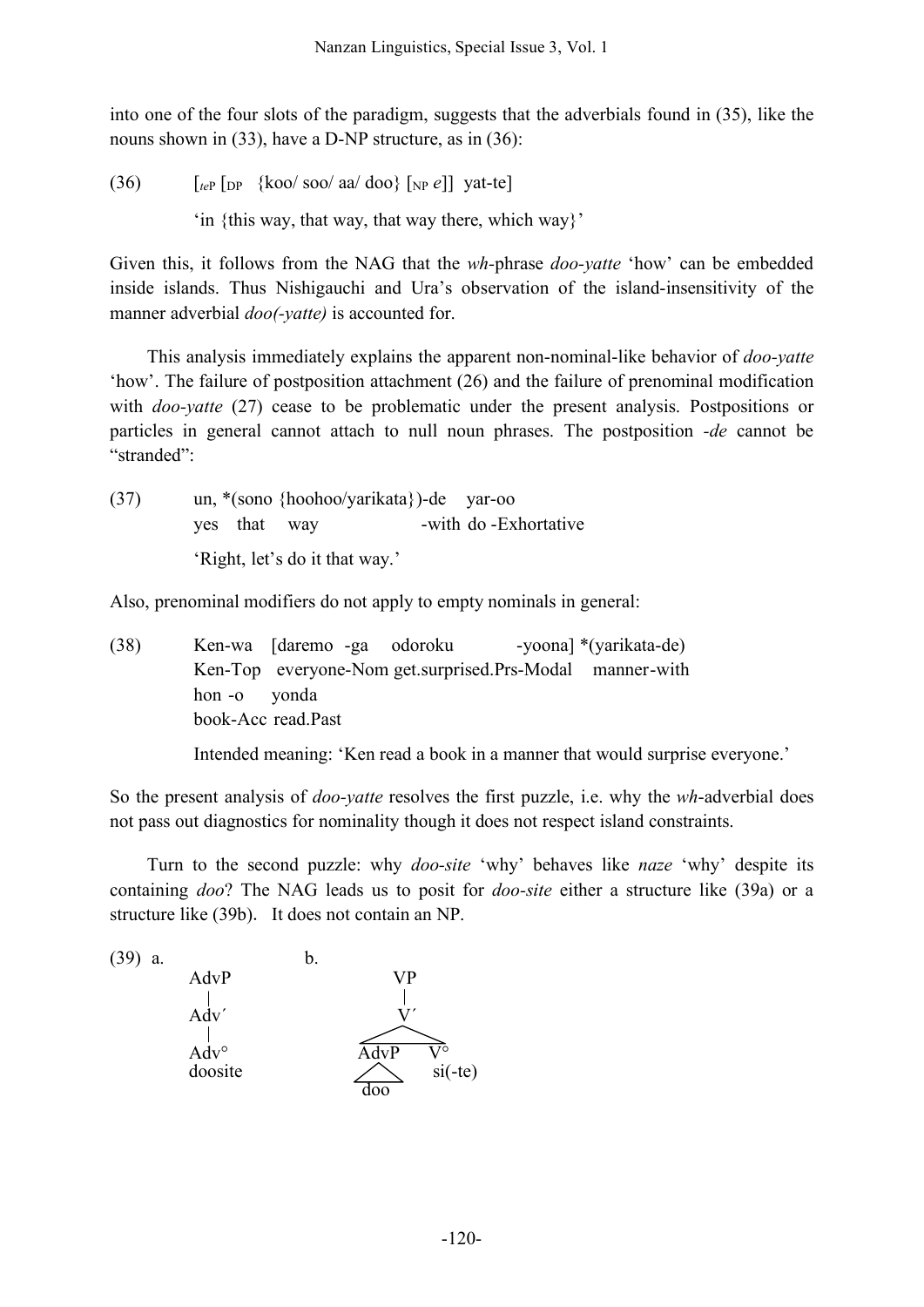Whichever the correct structure may be, neither of these structures contains an NP projection, which ensures that *doo-site* respect island conditions.

Notice now that this proposed analysis of the island-insensitivity of *doo-site* 'why' enables us to make one clear prediction: despite its superficial similarity to the island insensitive manner adverbial *doo-yatte*, the causal/purpose adverbial *doo-site* should not display the full *ko-so-a-do* paradigm. In other words, neither of the structures proposed in (39) has a D position, which we assume provides a placeholder for a demonstrative. At first glance, the predication appears to be wrong, because the full paradigm seems to be possible as in (40):

- (40) a. koo-site
	- b. soo-site
	- c. aa-site
	- d. doo-site

(40) looks no different than (34) in the relevant respect. With closer inspection, however, a striking picture emerges. The adverbials given in (40a-c), in contrast to the indeterminate one given in (40d), *never* function as causal/purpose adverbials. *Doosite*-interrogatives can only be awkwardly answered by their *ko*-, *so*- or *a*-counterparts:

(41) A: Ken-wa doo -site hon -o yonda -no? -Top how-doing book-Acc read.Past-Q

'Why did Ken read a book?'

B:  $\#$ {koo-site/ aa -site/ soo-site} yonda -nda -yo this-doing/ that-doing/ that-doing read.Past-Mood-SFP

'He read it {this way, that way}.'

The sentences in (41B) each can be paired, as natural answers, with the *doo-yatte* question in (40A). This suggests that the alleged 'determinate' analogs of *doo-site,* i.e. those given in 0a-c), are manner adverbials, rather than reason/purpose adverbials. This makes sense because the structures proposed in (39) do not provide a placeholder that hosts demonstratives like *ko-*, *so-* and *a-*. It is arguable then that there is no D position in *doo-site* and therefore there is no NP either. In a nutshell, Japanese *doo-site* is lexicalized, just as Chinese *weishenme* is so.

To summarize, we have shown that the island-sensitivity of *doo-site* 'why' and the island-insensitivity of *doo-yatte* 'how' are correlated with whether the adverbial in question can enter into the full *ko-so-a-do* demonstrative paradigm. If the latter property signals the presence of D, the island-(in)sensitivity of these *how*-adverbials is predictable under the NAG.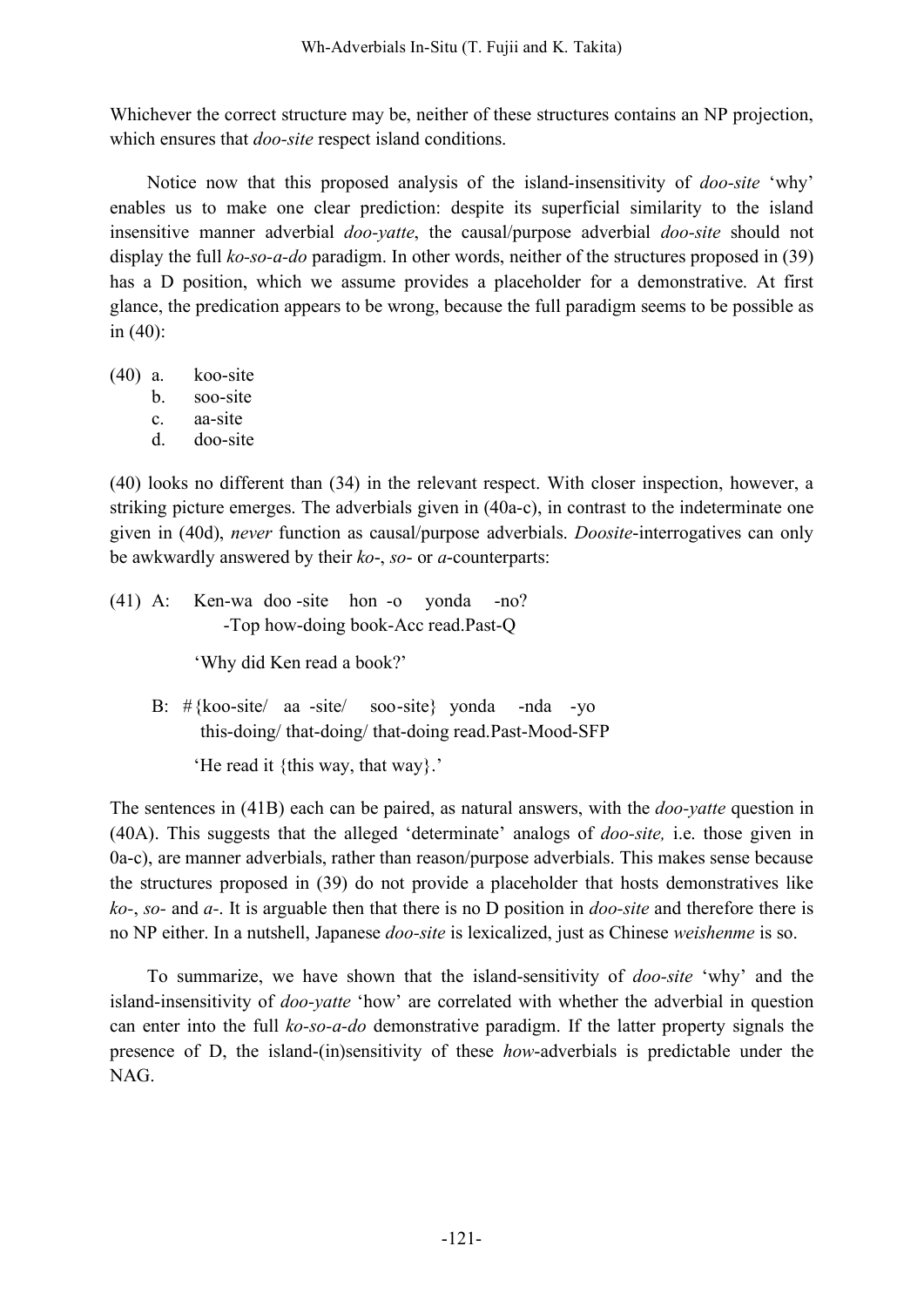### **4. Conclusion and Remaining Issues**

This squib presented novel empirical arguments for the generalization that *wh-*nominals are island insensitive while *wh-*adverbs are island sensitive. The generalization has been proposed for MC since Huang (1982) and for Japanese since Nishigauchi (1990). The arguments presented from Japanese here strengthen the generalization. We showed that (i) the *wh-*adverbial NANDE exhibits the same kind of ambiguity as Chinese WEISHEME does (i.e. that NANDE, being ambiguous between its 'PP use' and its 'Adv use', is island insensitive if and only if it is analyzed as a PP, and that (ii) the puzzles posed by the behaviors of *doo(-yatte)* and of *doosite* are resolved by claiming that the former, island insensitive adverbial contains a DP, which is in turn evidenced by its being able to host a demonstrative.

Before concluding the paper, two issues, which are related to each other, need to be addressed. The most obvious issue is how the NAG can be derived. We are neutral as to whether the generalization should be explained in terms of the ECP (Huang 1982, Lasnik and Saito 1984, 1992), unselective binding (Pesetsky 1987, Tsai 1994a, 1999a, Cole and Harmon 1998, Bruening 2007), choice functions (Reinhart 1998, Hagstrom 1998) or something else. Among the prior proposals pertaining to this issue is the hypothesis that the licensing of Japanese *wh-no*minals involves unselective binding (Tsai 1994a,b, 1999a, Takano 2002, Bayer 2005; cf. also Reinhart 1998). Namely, *wh-*NPs discharge choice function variables, whereas *wh-*adverbs do not. The fact that the NAG covers a wide range of data in Japanese *wh-*questions may lead one to claim that unselective binding is sufficient to license Japanese *wh-*nominals including *wh-*adverbials like those we discussed. If this is the case, it is predicted that Japanese *wh*-nominals should be able to escape all the islands that MC *wh*-nominals can. As has been long noted in the literature, the prediction is apparently false: *Wh*-islands do not allow for extraction of *wh-no*minals in Japanese unlike in MC (see Nishigauchi 1990, Lasnik and Saito 1992, Watanabe 1992a,b, Takahashi 1993, Tanaka 1999, Ochi 1999, Hagstrom 1998, Yoshida 1998, 1999, and Shimoyama 2006, to list a few).

 $(42)$  ??kimi-wa dare-ga doko-de hataraiteiru-ka siritai -ndai<sup>8</sup> you -Top who-Nom where-at be.working-Q want.to.know.Prs-Mood.Q

'For which person x you want to know [for which place y, x is working at y].'

In fact, the nominal *wh-*adverbials that we have discussed so far cannot take wide scope when embedded within a *wh-*island as easily as when embedded inside other kinds of island. The unacceptability of (43) and (44) should be contrasted with the acceptability of cases like (15a) and cases like (28a), respectively.<sup>9</sup>

 <sup>8</sup> The sentence final particle *ndai* with raising intonation, which we believe is associated with the mood marker *noda*, is used here to force a matrix *wh*-question interpretation. As Yoshida (1998) observes, the particle in question only appears in roots and makes sentences *wh*-questions, rather than yes-no questions.

<sup>&</sup>lt;sup>9</sup> We are grateful to Yuji Takano for bringing this issue to our attention.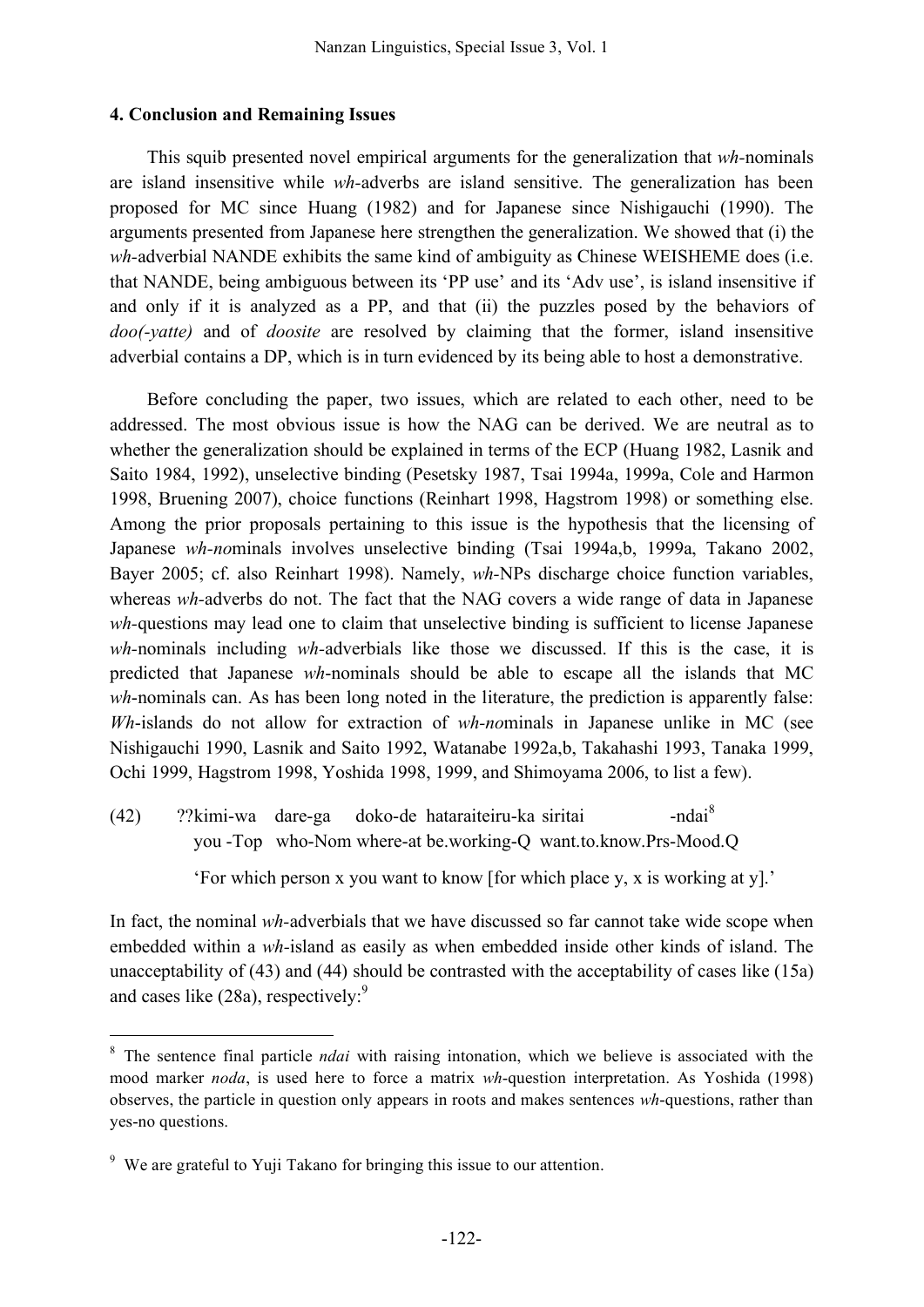(43) ??Ken-wa [{nani-de/ donna doogu -de} dare-ga kono ronbun-o -Top what-with what apparatus-with who-Nom this picture-Acc kaita-ka] sirabeteiru -ndai drew-Q be.investigating-Mood.Q

> 'For which thing/apparatus x, Ken is trying to find out [for which y, y wrote this paper with x]'

(44) ??Ken-wa [{doo -yatte/ donna yarikata-de} dare-ga kono ronbun-o -Top what-with what method-with who-Nom this paper -Acc kaita-ka] sirabeteiru -ndai drew-Q be.investigating-Mood.Q

'For which method x, Ken is trying to find out [for which y, y wrote this paper in x]'

If one takes seriously the parallels between MC and Japanese in the empirical domain that we explored so far, the null hypothesis would be that there is some difference between interrogative complements in MC and those in Japanese, whereas the licensing mechanism for *wh-*nominals and the nature of other islands in the two languages are the same (see Richards 1997 for a proposal along these lines).<sup>10</sup> How can the relevant generalization be stated then? One can conjecture the following: if a language L has an overt question complementizer, like Japanese *ka*, in embedded questions, L displays the blocking effect for *wh-*in-situ nominals (see Nishigauchi 1990:32, fn.13 for a similar suggestion). In the present instance, there seems to be no interrogative C overtly present in MC embedded questions, while Japanese *ka* is necessary in the same environment (see Cheng 1991 among others). To see the extent to which this conjecture can be maintained, a larger sample of *wh-*in-situ languages needs to be looked at.<sup>11</sup>

 $10$  If the range of data is extended, other differences are found between MC and Japanese. It is coherent and even tempting to attempt to relate their difference with respect to the *wh*-island effect to these or one of these other differences, without referring to the nature of interrogative complements in the two languages. Tsai (1994b) argues that Chinese employs unselective binding while Japanese employs movement *as well*. Reinterpreting some facts noted in Aoun and Li 1993b, Watanabe (2001) suggests a view of the Tsai type, in which the difference in the *wh*-island effect should be tied to the presence/absence of the 'quantifier-induced barrier' effect. (For the latter effect, see Hoji 1985, Kim 1991, Beck and Kim 1996, Tanaka 2003, Ko 2005, Soh 2005, Yang 2006 and references cited in them). Note crucially that in this view, interrogative complements in MC and those in Japanese do not have to be different. See footnote 11.

<sup>&</sup>lt;sup>11</sup> We say *interrogative C*. The generalization proposed in the text, if it is empirically viable at all, should be related, at some deeper level, to the Tsai-Watanabe type claim that the relevant parametric difference be tied to the existence of particles like -*ka* or *-mo* in Japanese and their absence in MC. As alluded to in footnote 10, the Tsai-Watanabe type claim does not necessarily refer to interrogative C when the issue in question is considered.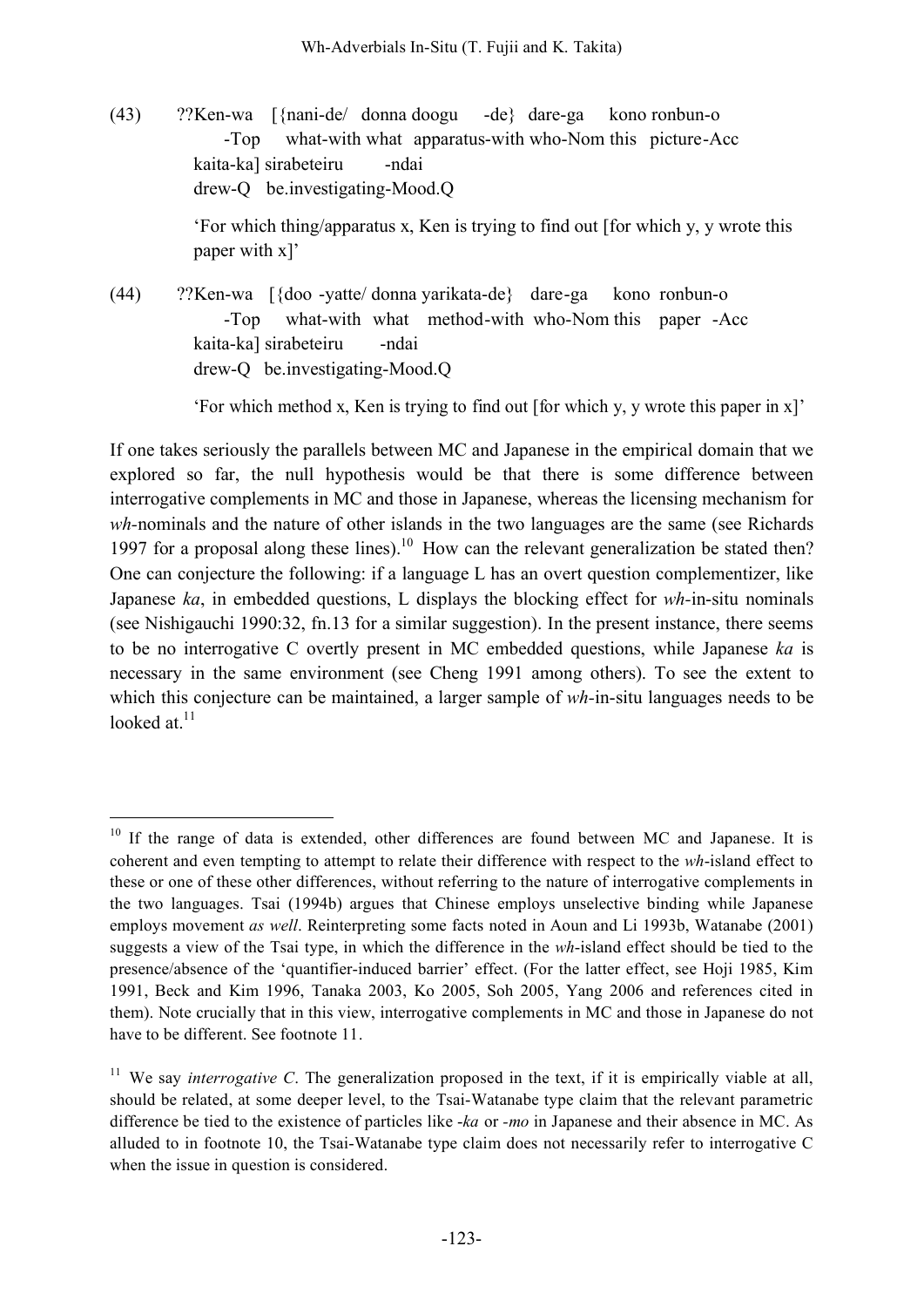#### **References**

- Aoun, Joseph, and Yen-hui Audrey Li. 1993a. "*Wh*-Elements in Situ: Syntax or LF?," *Linguistic Inquiry* 24, 199-238.
- Aoun, Joseph, and Yen-hui Audrey Li. 1993b. "On Some Differences between Chinese and Japanese Wh-Elements," *Linguistic Inquiry* 24, 365-372.
- Bayer, Josef. 2005. "Wh-in-Situ." In Martin Everaert and Henk Van Riemsdijk, eds., *The Blackwell Companion to Syntax, Volume V,* Malden, MA: Blackwell, 141-158.
- Beck, Sigrid, and Shin-Sook Kim. 1996. "On Wh- and Operator Scope in Korean," *Journal of East. Asian Linguistics* 6, 339-384.
- Bruening, Benjamin. 2007. "Wh-in-Situ Does Not Correlate with Wh-Indefinites or Question Particles," *Linguistic Inquiry* 38, 139-166.
- Cheng, L.-S. Lisa. 1991. *On the typology of wh-questions*, Ph.D. dissertation, MIT.
- Chomsky, Noam. 1986. *Knowledge of Language: Its Nature, Origin and Use*, Praeger. Westport, CT.

Cinque, Guglielmo. 1990. *Types of A´-Dependencies*. MIT Press, Cambridge, Mass.

- Cole, Peter, and Gabriella Harmon. 1998. "The typology of wh-movement: wh-questions in Malay," *Syntax* 1, 221-258.
- Ernst, Thomas. 2002. *The Syntax of Adjuncts*, Cambridge University Press, Cambridge, MA and New York.

Hagstrom, Paul. 1998. *Decomposing Questions*, Ph.D. dissertation, MIT.

- Hoji, Hajime. 1985. *Logical Form Constraints and Configurational Structures in Japanese*, Ph.D. dissertation, University of Washington, Seattle.
- Hoji, Hazime, Satoshi Kinsui, Yukinori Takubo, and Ayumi Ueyama. 1999. "Demonstratives, Bound Variables, and Reconstruction Effects in Japanese." In *Proceedings of the Nanzan GLOW: The Second Meeting in Asia, September 19-22, 1999*, 141-158.
- Huang, C.-T. James. 1982. *Logical Relations in Chinese and the Theory of Grammar*, Ph.D. dissertation, MIT.
- Ishii, Yasuo. 1991. *Operators and Empty Categories in Japanese*, Ph.D. dissertation, University of Connecticut, Storrs.
- Kaplan, Tamar I., and John Whitman. 1995. "The category of relative clauses in Japanese, with reference to Korean," *Journal of East Asian Linguistics* 4, 29-58.
- Kim, Soo Won. 1991. *Chain Scope and Quantification Structure*, Ph.D. dissertation, Brandeis University.
- Ko, Heejeong. 2005. "Syntax of *Why*-in-Situ: Merge into [Spec,CP] in the Overt Syntax," *Natural Language & Linguistic Theory* 23, 867-916.
- Kuno, Susumu. 1973. *The Structure of the Japanese Language*, MIT Press, Cambridge, Mass.
- Kuroda, Shige-Yuki. 1979. (*Ko*), *So, A* nituite. In Hayashi Eiichi Kyôju Kanreki Ronbunshû Kankô Iinkai, ed., *Eigo to Nihongo to* (English and Japanese), Kuroshio Shuppan, Tokyo, 41-59.
- Lasnik, Howard, and Mamoru Saito. 1984. "On the Nature of Proper Government," *Linguistic Inquiry* 15, 235-289.
- Lasnik, Howard and Mamoru Saito. 1992. *Move* α*: Conditions on Its Application and Output*, MIT Press, Cambridge, Mass.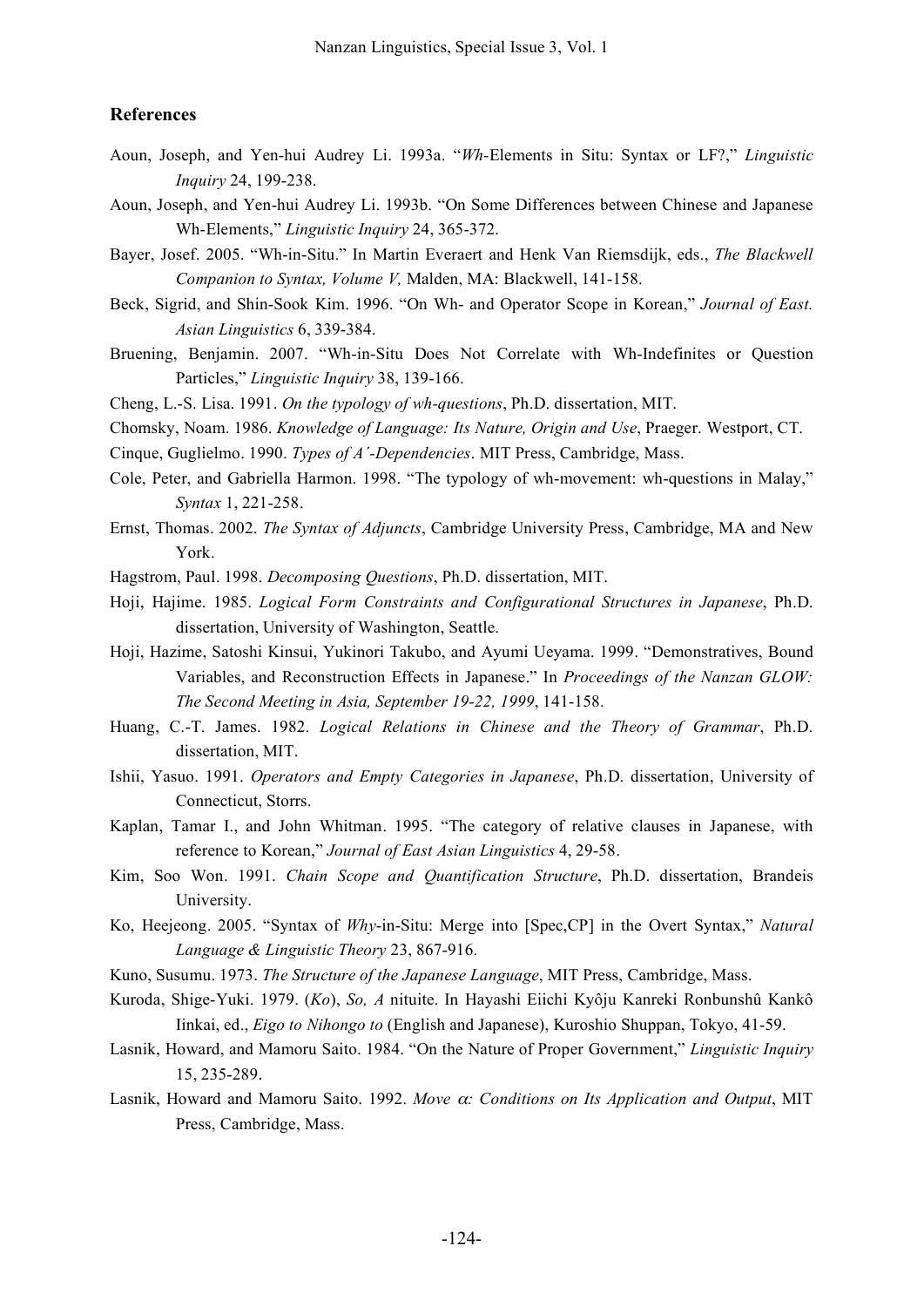- Lin, Jo Wang. 1992. "The syntax of *zenmeyang* 'how' and *weishenme* 'why' in Mandarin Chinese," *Journal of East Asian Linguistics* 1, 293-331.
- Murasugi, Keiko. 1991. *Noun Phrases in Japanese and English: A Study in Syntax, Learnability, and Acquisition*, Ph.D. dissertation, University of Connecticut, Storrs.
- Murasugi, Keiko, and Mamoru Saito. 1992 "Quasi-adjuncts as sentential arguments." In Joel Ashmore Nevis and Vida Samiian (eds.), *Proceedings of the Western Conference on Linguistics, Volume 5, WECOL 92*, Department of Linguistics, California State University, Fresno, California, 251-264.
- Nishigauchi, Taisuke. 1990. *Quantification in the Theory of Grammar*, Kluwer, Dordrecht.
- Noguchi, Toru. 1997. "Two Types of Pronouns and Variable Binding," *Language* 73, 770-797.
- Ochi, Masao. 1999. "Some consequences of Attract F," *Lingua* 109, 81-107.
- Postal, Paul. 1966. "On So-Called 'Pronouns' in English." In F. Dineen, ed., *Report of the 17th Annual Round Table Meeting on Languages and Linguistics*, Georgetown University Press, Washington, D.C., 177-206.
- Reinhart, Tanya. 1998. "Wh-in-situ in the Framework of the Minimalist Program," *Natural Language Semantics* 6, 29-56.
- Richards, Norvin. 1997. *What Moves Where When in Which Language?*, Ph.D. dissertation, MIT.
- Rizzi, Luigi. 1990. *Relativized Minimality*, MIT Press, Cambridge, Mass.
- Shimoyama, Junko. 2006. "Indeterminate Phrase Quantification in Japanese," *Natural Language Semantics* 14, 139-173.
- Soh, Hooi-Ling. 2005. "*Wh*-in-Situ in Mandarin Chinese," *Linguistic Inquiry* 36, 143-155.
- Takahashi, Daiko. 1993. "Movement of Wh-Phrases in Japanese," *Natural Language & Linguistic Theory* 11, 655-678.
- Takano, Yuji. 2002. "Surprising Constituents," *Journal of East Asian Linguistics* 11, 243-301.
- Tanaka, Hidekazu. 1999. "LF wh-island and the minimal scope principle," *Natural Language & Linguistic Theory* 17, 371-402.
- Tanaka, Hidekazu. 2003. "Remarks on Beck's Effects: linearity in syntax," *Linguistic. Inquiry* 34, 314-323.
- Tsai, W.-T. Dylan. 1994a. *On Economizing the Theory of A-bar Dependencies*, Ph.D. dissertation, MIT. [Published by Garland, 1999]
- Tsai, W.-T. Dylan 1994b. "On Nominal Islands and LF Extraction in Chinese," *Natural Language & Linguistic Theory* 12, 121-175.
- Tsai, W.-T. Dylan 1999a. "On Lexical Courtesy," *Journal of East Asian Linguistics* 8, 39-73.
- Tsai, W.-T. Dylan. 1999b. "The Hows of Why and The Whys of How." In Francesca Del Gobbo and Hidehito Hoshi, eds., *UCI Working Papers in Linguistics* 5, 155-184.
- Ura, Hiroyuki. 1993. "Extraction of *Doo* and Its Implications," *Journal of Japanese Linguistics*, 15: 139-150.
- Watanabe, Akira. 1992a. "Subjacency and S-structure Movement of Wh-in-Situ," *Journal of East Asian Linguistics* 1, 255-291.
- Watanabe, Akira. 1992b. "Wh- in-situ, Subjacency, and Chain Formation," *MIT Occupational Papers in Linguistics 2*. MITWPL, Cambridge, Mass.
- Watanabe, Akira. 2001. "Wh-in-Situ Languages." In Mark Baltin and Chris Collins, eds., *The Handbook of Contemporary Syntactic Theory*, Blackwell, Oxford, 203-225.